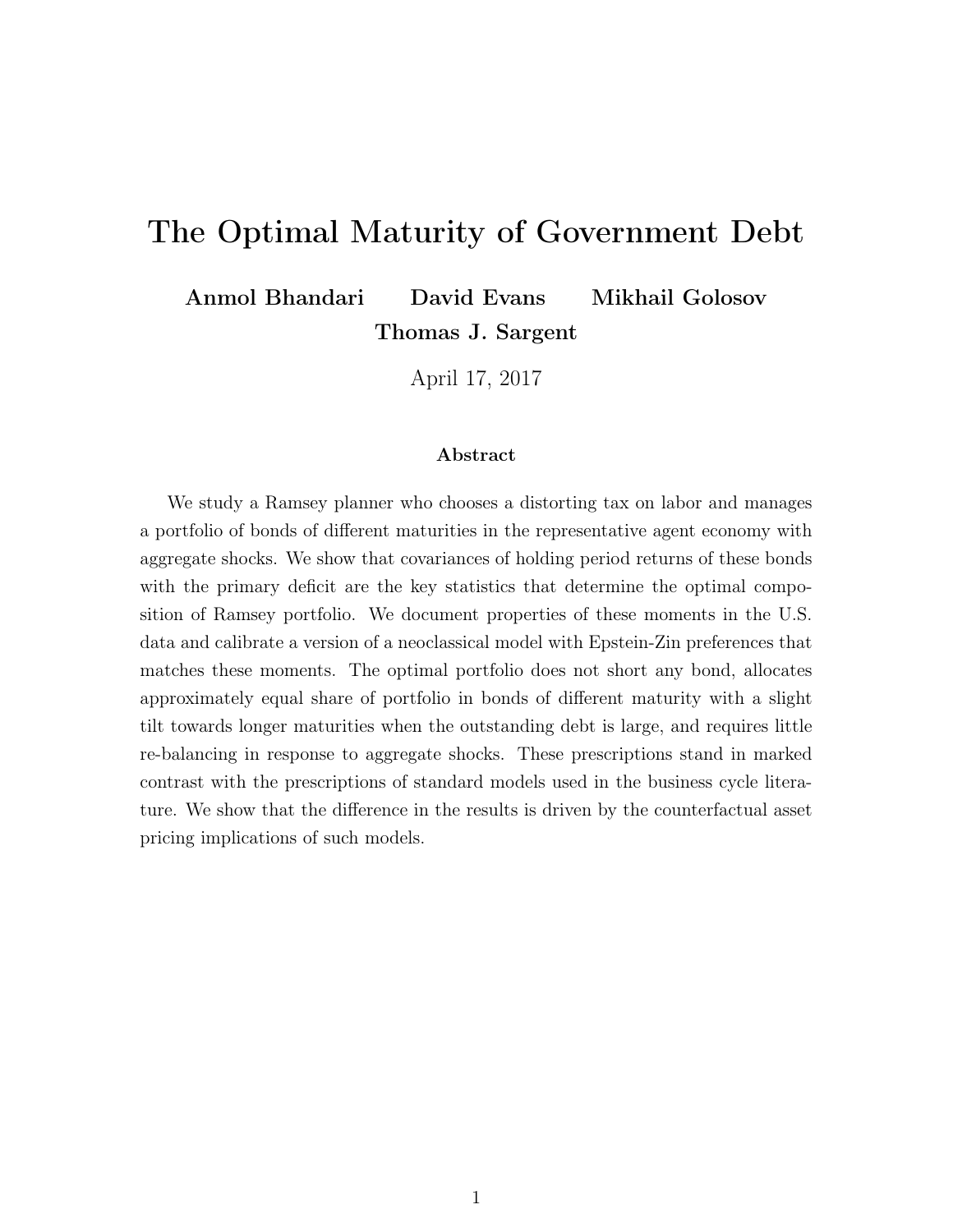# 1 Introduction

A central insight of portfolio theory is that the composition of the optimal investment portfolio is determined by the covariance between returns of the securities available to the investor with her income and expenditure shocks. The optimal portfolio uses the fluctuations in returns to hedge investor's shocks and smooth her consumption stream. As the choice of the maturity structure of government debt is also a portfolio problem, the behavior of returns on debts of different maturities with shocks to government revenues and expenditures determines the optimal maturity structure. The canonical macroeconomic models that are used to study the optimal maturity structure are notoriously bad at capturing the behavior of asset prices observed in the data. This makes interpreting the normative prescriptions of such models problematic.

In this paper we re-examine the normative prescriptions for the optimal management of the maturity of government debt in a canonical representative agent Ramsey model. First, we show theoretically that covariances between certain measures of returns on debts of various maturities with the innovations to the present value of government revenues and expenditures determine the optimal choice of maturity structure in such an economy. We then document the key stylized facts about such covariances in the U.S. in the post WWII period. Finally, we calibrate a version of this economy with Epstein-Zin preferences to match these stylized facts, develop numerical methods to computationally characterize the portfolio problem and study the optimal maturity structure.

We find that given the observed behavior of debt returns it is impossible for the government to fully hedge its shocks and as the result the value of outstanding debt fluctuates with the aggregate shocks. The optimal debt portfolio is long in both longterm and short-term debt with the optimal portfolio composition depending on the value of the outstanding debt. In our baseline calibration with one- and five-year bonds, the optimal share of 5 year bonds in the portfolio is about 45% when debt to GDP ratio is about 30 percent, and it raises to 55% when debt to GDP ratio is about 160 percent. These ratios do not change much in response to typical businesscycle frequency shocks as the optimal portfolio requires little re-balancing between the maturities.

These results stand in marked contrast with the prescriptions of the canonical Ramsey models, such as Buera and Nicolini (2004) and Angeletos (2002). Those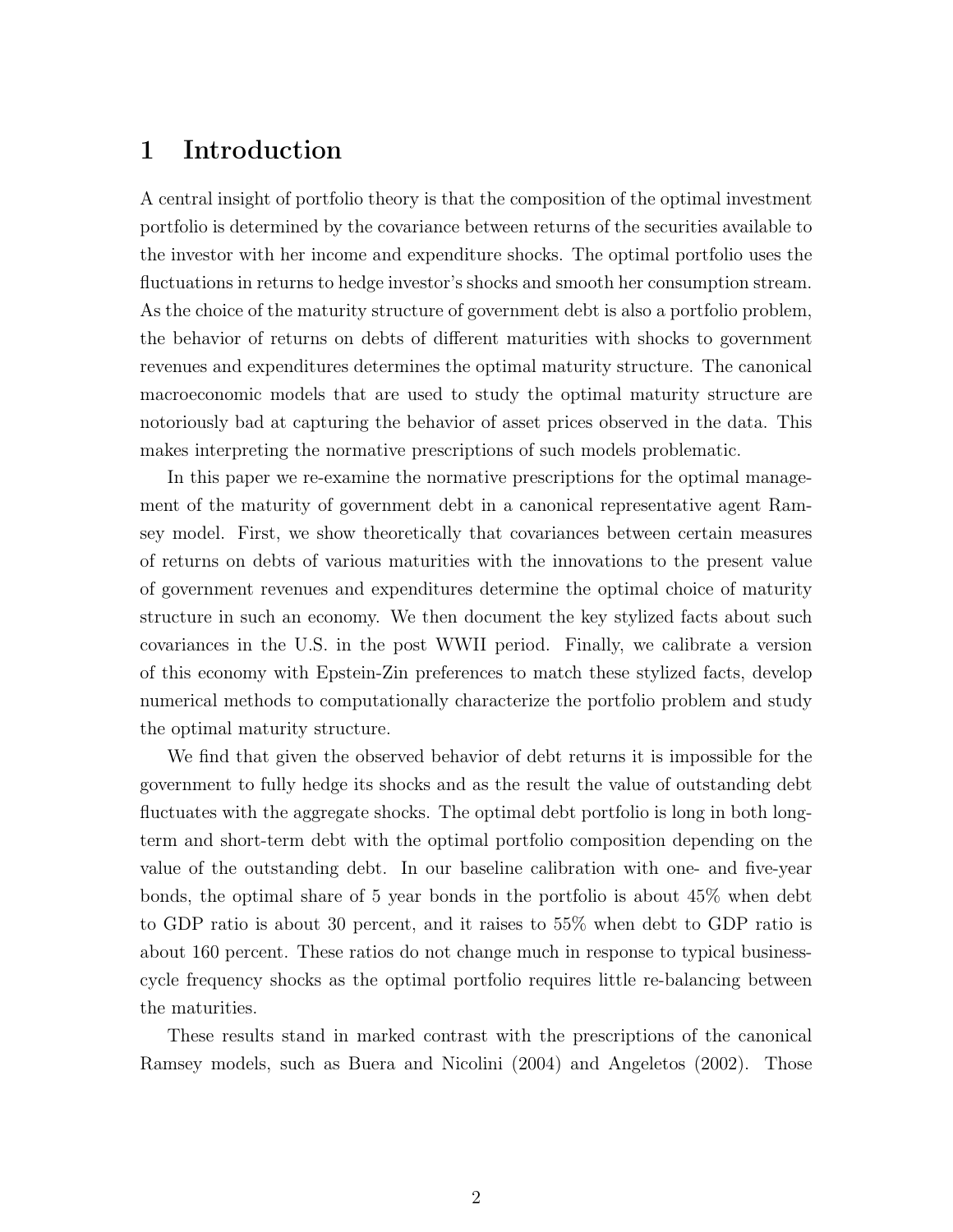models predict that the optimal choice of maturities of government debt can fully hedge government shocks, but do so by taking extremely long and short positions in debts of different maturities. The standard prescription of such models is that the government should issue long-term debt valued tens or even hundreds times of GDP and take offsetting short positions in the short-term debt of similar magnitude. The optimal portfolio is then massively re-balances after each shock, again with the change in debt positions often of the order of tens of times of GDP. Furthermore, the composition of the optimal portfolio is very sensitive to the available maturities.

The key reason for the difference in our results comes from the discrepancies in the behavior of debt returns in the data and in the canonical Ramsey models. In the data the returns on government debts are quite volatile and a substantial part of that volatility is unrelated to the shocks in government revenues or expenditures over business cycle frequencies. As a result, holding large positions in any given maturity is risky for the government, and the government's ability to hedge its revenues and expenditures shocks is limited. To eliminate that risk, the government holds similar positions in debts of different maturities, smoothly changing the duration of the outstanding government debt as it accumulates or decreases the total outstanding debt. In contrast, canonical Ramsey models assume that debt returns are determined solely by aggregate shocks that affect government revenues and expenditures. This assumption generates fluctuations in returns on government debt that are, at the same time, small and highly correlated with these shocks. As a result, the government can fully hedge its shocks using small fluctuation in returns by leveraging and taking huge short and long positions in debts of different maturities. Shocks to returns that are uncorrelated with government financial needs would make holding such positions extremely risky.

Our paper builds on a large Ramsey literature on optimal taxation and debt management over the business cycle, going at least to the work of Barro (1979) and Lucas and Stokey (1983). Buera and Nicolini (2004) and Angeletos (2002) are the two benchmark specifications of those models to incomplete market settings with debt of different maturities to which we are most closely related. Faraglia et al. (2012) and Debortoli et al. (2016 forthcoming) extend this framework by restricting government's ability to re-balance its portfolio and commit respectively. Lustig et al. (2008) allow for nominal bonds of several maturities but impose portfolio restrictions that prevent the government from going short in any maturity. Farhi (2010) allows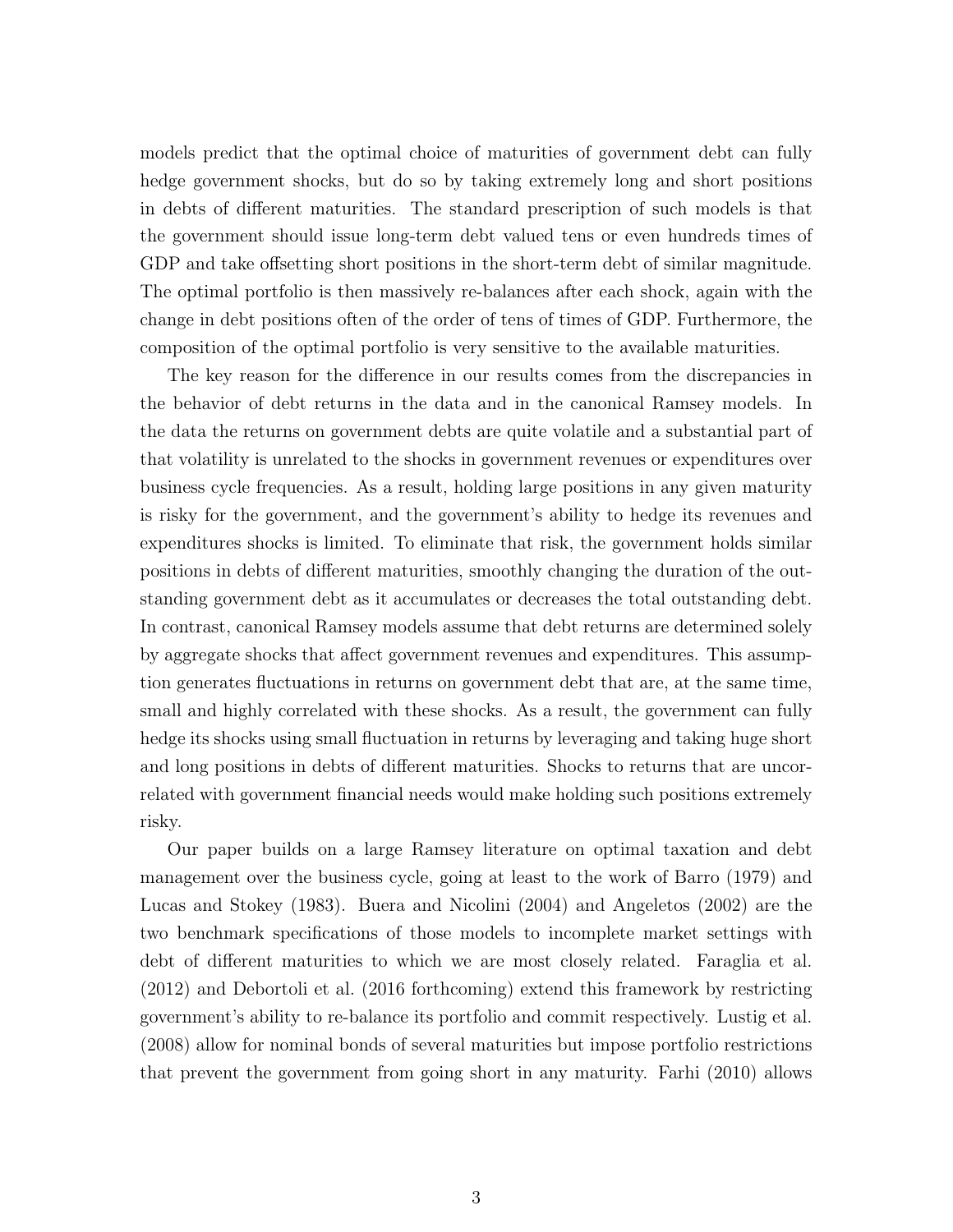the government to hold a risky asset in a form of capital. All these papers use the same general specification of preferences and shocks as standard Ramsey models, they also fail to match the behavior of returns observed in the data.

Our work also builds on papers by Bohn (1990) and Bhandari et al. (2017a) who showed how the insights from portfolio theory extend to the prescriptions about optimal security trading by the government, and emphasized the role of covariances of the securities available to the government and shocks. We adapt general theoretical insights of those papers to study the optimal maturity structure of government debt.

We also build on a large empirical and theoretical literature in macro and finance about the behavior of debt returns. That literature has documented that returns in the data are quite volatile, not very correlated with standard macroeconomic shocks, and features an increasing yield curve. For example Campbell and Shiller (1991), Campbell (1995), Cochrane and Piazzesi (2005) and Ludvigson and Ng (2009). Several authors, such as Piazzesi and Schneider (2006), Bansal and Shaliastovich (2013), Wachter (2006), and Albuquerque et al. (2016) proposed general equilibrium frameworks that are consistent with these facts. We extend the findings of this literature to study the relationship between the returns and the innovations to the present value of government revenue and expenditure shocks, which our theoretical framework predicts to be the key measure that determines the optimal debt composition. We also build on Albuquerque et al. (2016) in constructing a general equilibrium model that is consistent with the empirical asset pricing patterns.

To the best of our knowledge, we are the first to develop numerical methods to study incomplete market economies with Epstein-Zin preferences. Karantounias (2013), an early predecessor to our work, solves the Ramsey problem with Epstein-Zin preferences when markets are complete. We build on some of his insights, but our incomplete market economies is substantially more complicated, with several additional state variables requiring additional computational techniques. To that end, we extend the techniques developed in Evans (2014) and Bhandari et al. (2017b) to use perturbation theory to sequentially approximate the optimal Ramsey plan around the current level of government debt. In doing so we also build on insights in Guu and Judd (2001) and Devereux and Sutherland (2011) to approximate the dynamic portfolio problem of the Ramsey planner.

The rest of the paper is organized as follows. In Section 2 we present a simple Ramsey framework that solves for the approximated optimal government portfolio in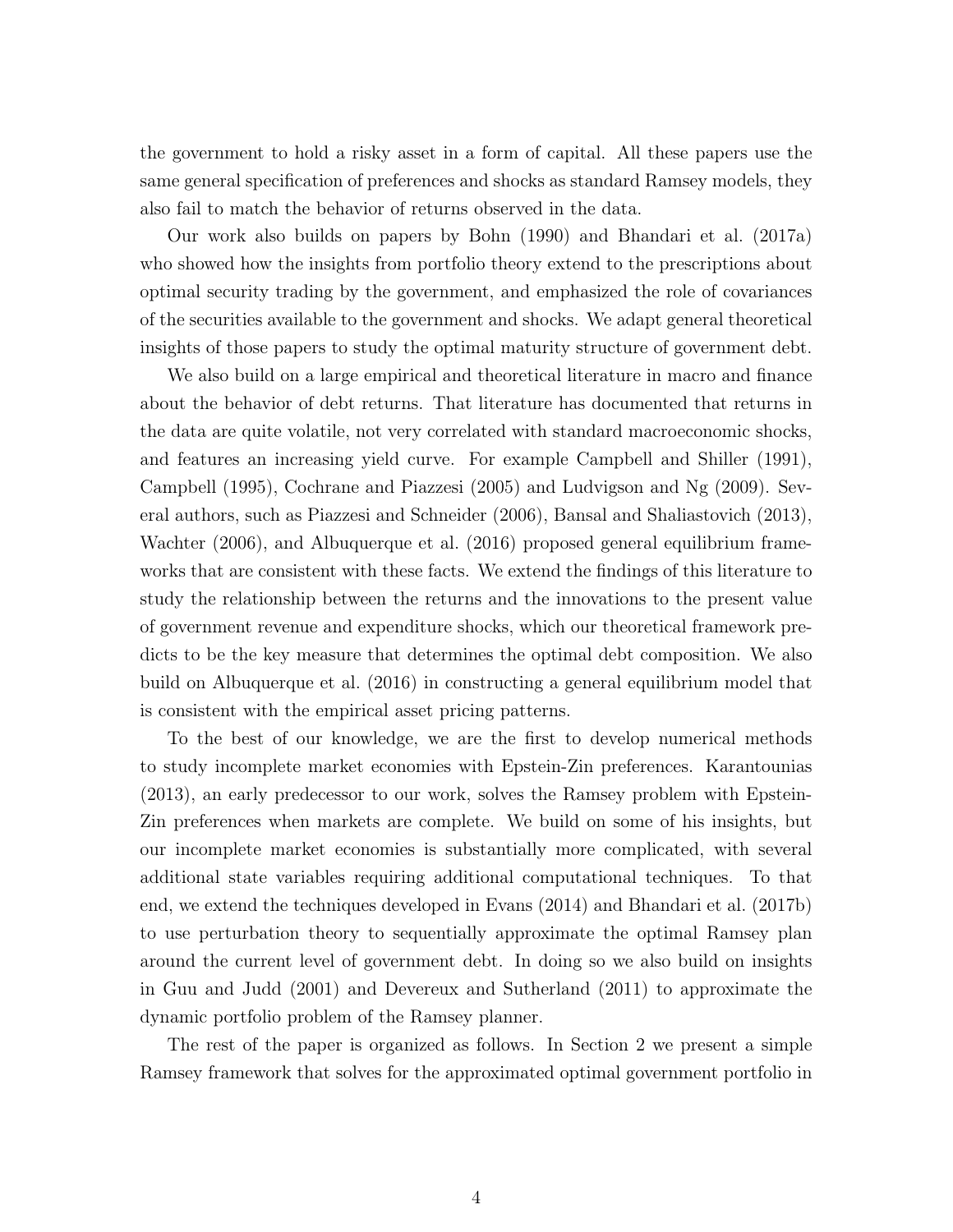closed form. It shows the role that covariances of debt returns play in determining the optimal debt composition. Section 3 presents the empirical facts about those covariances. Section 4 presents our general framework and numerical solution methods. Section 5 shows the results.

### 2 Theoretical motivation

In this section we used a simplified model to highlight the key considerations that shape the optimal portfolio problem of a canonical Ramsey planner. Time is discrete, and the horizon is infinite. The uncertainty in this economy stems from a exogenous Markov process  $s_t$  with shocks taking values in a finite set. Let  $s^t = (s_0, s_1, \ldots, s_t)$ denote the finite history of shocks up until time  $t$ . The economy is populated by a representative agent which consumes  $c_t(s^t)$ , works  $l_t(s^t)$  hours and pays a linear income tax rate  $\tau_t(s^t)$ . For the remainder of this paper we will use the notation  $x_t$  to denote the random variable  $x_t(s^t)$ . The resource constraint for this economy is given by

$$
c_t + g_t = \theta_t l_t. \tag{1}
$$

The representative household and the government trade K securities available in zero net supply. Security k, when bought at time  $t-1$ , has price  $q_{t-1}^k$  and gives a payoff  $p_t^k$  at time t. All securities are assumed to be exponentially decaying rates  $\delta^k$ . Let  $-B_t^k$  be the asset holdings of the government of security k at time t. We use a convention that positive values of  $B_t^k$  corresponds to net liability for the government. In later sections of the paper they will denote debts of different maturities. The government budget constraint is given by

$$
g_t + \sum_k \left( p_t^k + (1 - \delta_k) q_t^k \right) \mathbf{B}_{t-1}^k = \tau_t \theta_t l_t + \sum_k q_t^k \mathbf{B}_t^k. \tag{2}
$$

Denote holding period returns as  $R_t^k \equiv \frac{p_t + (1 - \delta^k)q_t}{q_{t-1}}$  $\frac{1-\sigma}{q_{t-1}}$ . We use boldface letters to denote the vector corresponding to the k securities, e.g.  $\mathbf{R}_t$  denoting the vector of returns  $R_t^1, \ldots, R_t^K$ .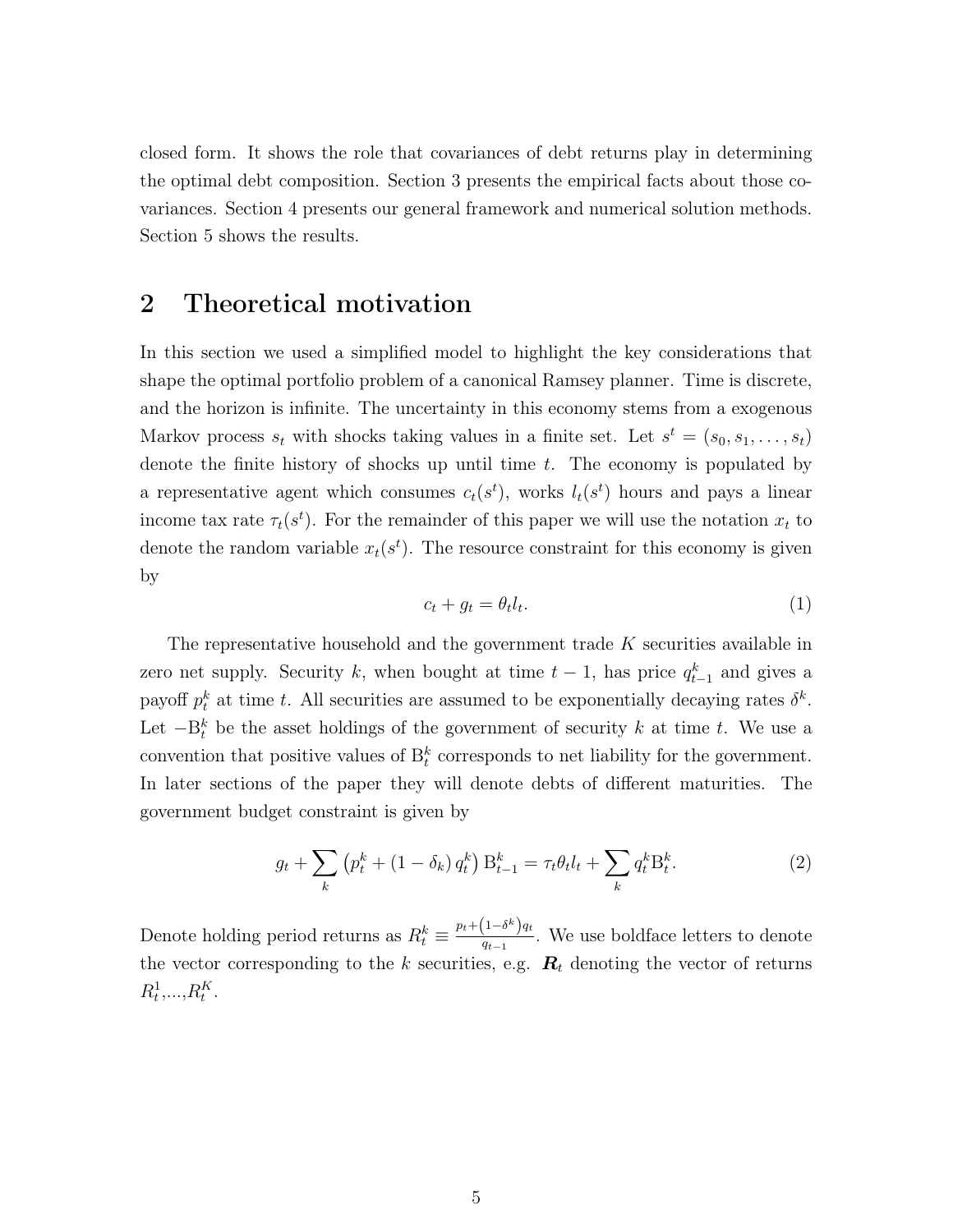Households rank consumption and labor plans according to a utility function

$$
\mathbb{E}_0 \sum_{t=0}^{\infty} \beta^t \eta_t \left[ \frac{c_t^{1-\rho}}{1-\rho} - \theta_t^{1-\rho} \frac{l_t^{1+\phi}}{1+\phi} \right] \tag{3}
$$

where  $\eta_t$  is the preference shock. The shock process follows

$$
\begin{bmatrix}\n\ln \frac{\theta_t}{\theta_{t-1}} \\
\ln \frac{g_t}{\theta_t} \\
p_t \\
\eta_t\n\end{bmatrix} = \begin{bmatrix}\n\bar{\theta} \\
\bar{g} \\
1 \\
1\n\end{bmatrix} + \sigma \begin{bmatrix}\n\epsilon_{\theta,t} \\
\epsilon_{g,t} \\
\epsilon_{p,t} \\
\epsilon_{\eta,t}\n\end{bmatrix} \equiv \mu + \sigma s_t,
$$

where  $\sigma$  is a positive scalar,  $\mu$  is a  $(K+3) \times 1$  vector and vector  $s_t$  represents shocks that are mean zero and i.i.d. over time but can be arbitrarily correlated to each other.

Our choice of preference, shocks processes and asset structure is chosen to simplify the exposition. The analysis of any finitely lived security extends without changes but requires more involved notion. Our insights extend to more general preference specifications and shock processes, in particular like those we consider in the quantitative section of the paper.

We study the classical Ramsey problem of choosing the optimal sequences of taxes and debt portfolios  $\{\tau_t, \mathbf{B}_t\}_t$  to finance the stochastic process  $\{g_t\}_t$  so that the resulting competitive equilibrium maximizes (3). Since our economy is growing, it will be convenient to renormalize several period t variables by the TFP shock  $\theta_t$  to make the economy stationary. Let  $\hat{c}_t = c_t/\theta_t$ ,  $\hat{g}_t = g_t/\theta_t$  and  $\hat{B}_t^k \equiv q_t^k B_t^k / \theta_t$ . Here  $\hat{B}_t^k$ corresponds to the market value of government holdings of security k normalized by  $\theta_t$ . Then our constraints can be re-written as

$$
\hat{g}_t + e^{-g_{\theta,t}} \sum_k R_t^k \hat{B}_{t-1}^k = \tau_t l_t + \hat{B}_t, \tag{4}
$$

$$
\hat{B}_t = \sum_k \hat{B}_t^k,\tag{5}
$$

$$
\hat{c}_t + \hat{g}_t = l_t,\tag{6}
$$

where  $g_{\theta,t} = \bar{\theta} + \sigma \epsilon_{\theta,t}$ . Finally, let the normalized primary deficit be defined as  $\hat{X}_t \equiv \hat{g}_t - \tau_t l_t.$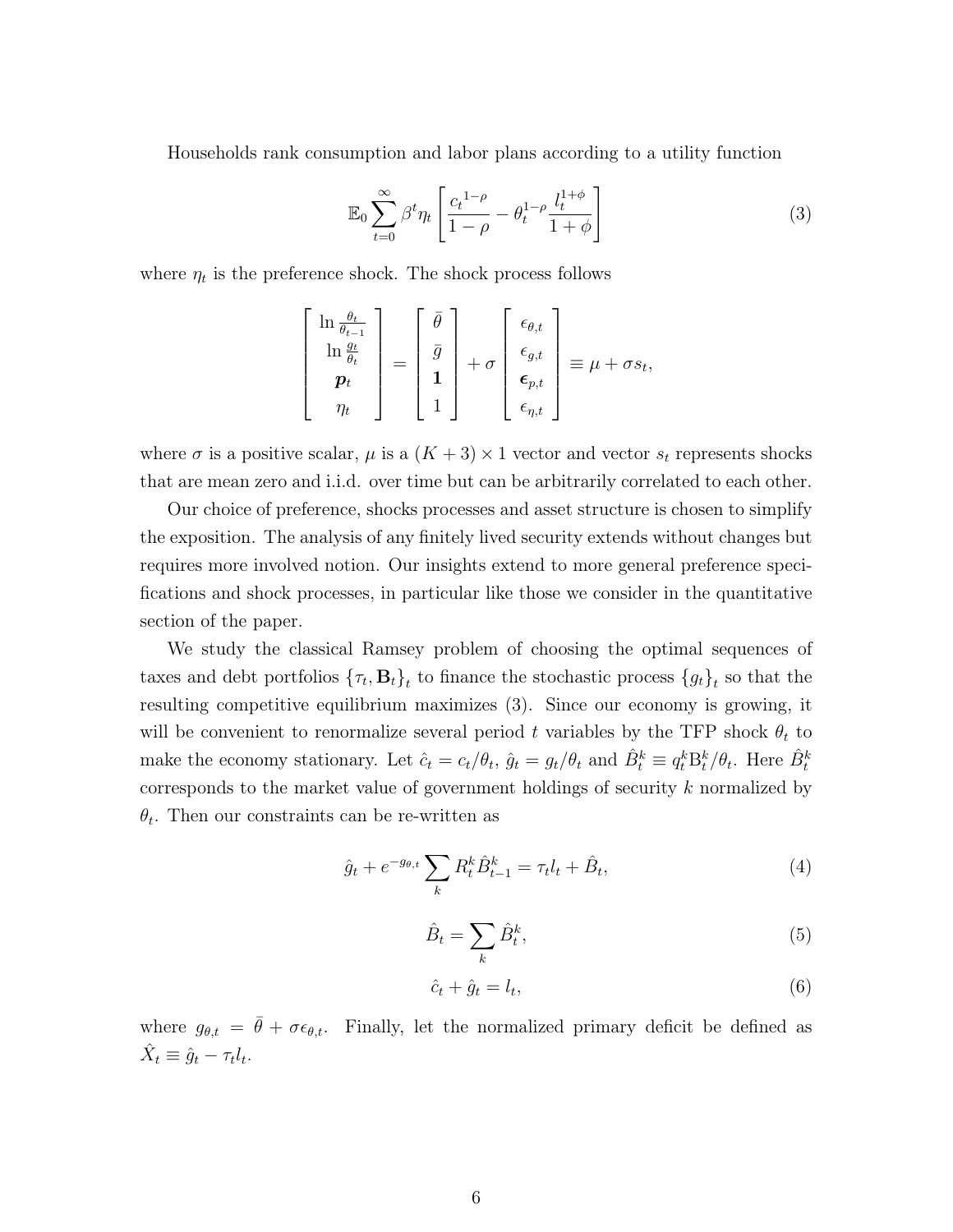#### 2.1 Quasi-linear preferences

The analysis is particular straightforward if we assume quasilinear preferences,  $\rho = 0$ , and no preference shocks,  $\eta_t = 1$  for all t. In this case  $R_t^k$  follows stochastic process that is purely determined by the stochastic process for  $p_t^k$  and is independent of other variables. The intra-temporal optimality condition of the household is

$$
l_t^{\phi} = 1 - \tau_t. \tag{7}
$$

Therefore,  $\left\{\hat{c}_t, l_t, \tau_t, \hat{B}_t, \hat{B}_t\right\}$ is a competitive equilibrium if and only if they satisfy  $t_{\text{max}} =$ constraints (4) - (7). The optimal Ramsey problem can then be solved recursively as

$$
V(\hat{B}_-) = \max_{\hat{c},l,\hat{\mathbf{B}}} \mathbb{E}e^{-g_{\theta}(s)} \left\{ l(s) - \frac{l(s)^{1+\phi}}{1+\phi} + \beta V(\hat{B}(s)) \right\}
$$

subject to

$$
e^{-g_{\theta}(s)} \sum_{k} \hat{B}^{k} R^{k}(s) + l(s)^{1+\phi} = l(s) - \hat{g}(s) + \hat{B}(s),
$$

$$
\sum_{k} \hat{B}^{k} = \hat{B}_{-},
$$

where we used to the feasibility constraint to substitute for  $\hat{c}$ .

This problem can be analyzed along the lines we developed in Bhandari et al. (2017a). In particular we consider second order Taylor expansion of the policy functions to this Bellman equation with respect to  $\sigma$  and assume that the discount factor is small in a sense that  $1-\beta$  is of the same order as  $\sigma$ . This approach yields tractable linear approximations of policy functions that allows closed form characterization of the optimal portfolio. Let  $X_{\tau,t} = g_t - \theta_t \tau l(\tau)$  be the primarily deficit at a given tax rate  $\tau$ ,  $PV_t(X_{\tau})$  be the present discount value of primary deficits,

$$
PV_t(X_{\tau}) = \mathbb{E}_t \sum_j \beta^j X_{\tau, t+j},
$$

and let  $\hat{PV}_t(X_\tau) \equiv PV_t(X_\tau)/\theta_{t-1}$ . We use  $\mathbb{C}[\mathbf{R},\mathbf{R}]$  to denote the unconditional covariance matrix of the stochastic process for returns  $\mathbf{R}_t$  and  $\mathbb{C}[\mathbf{R}, PV(X_\tau)]$  the vector of covariances of  $\mathbf{R}_t$  with  $PV_t(X_\tau)$ .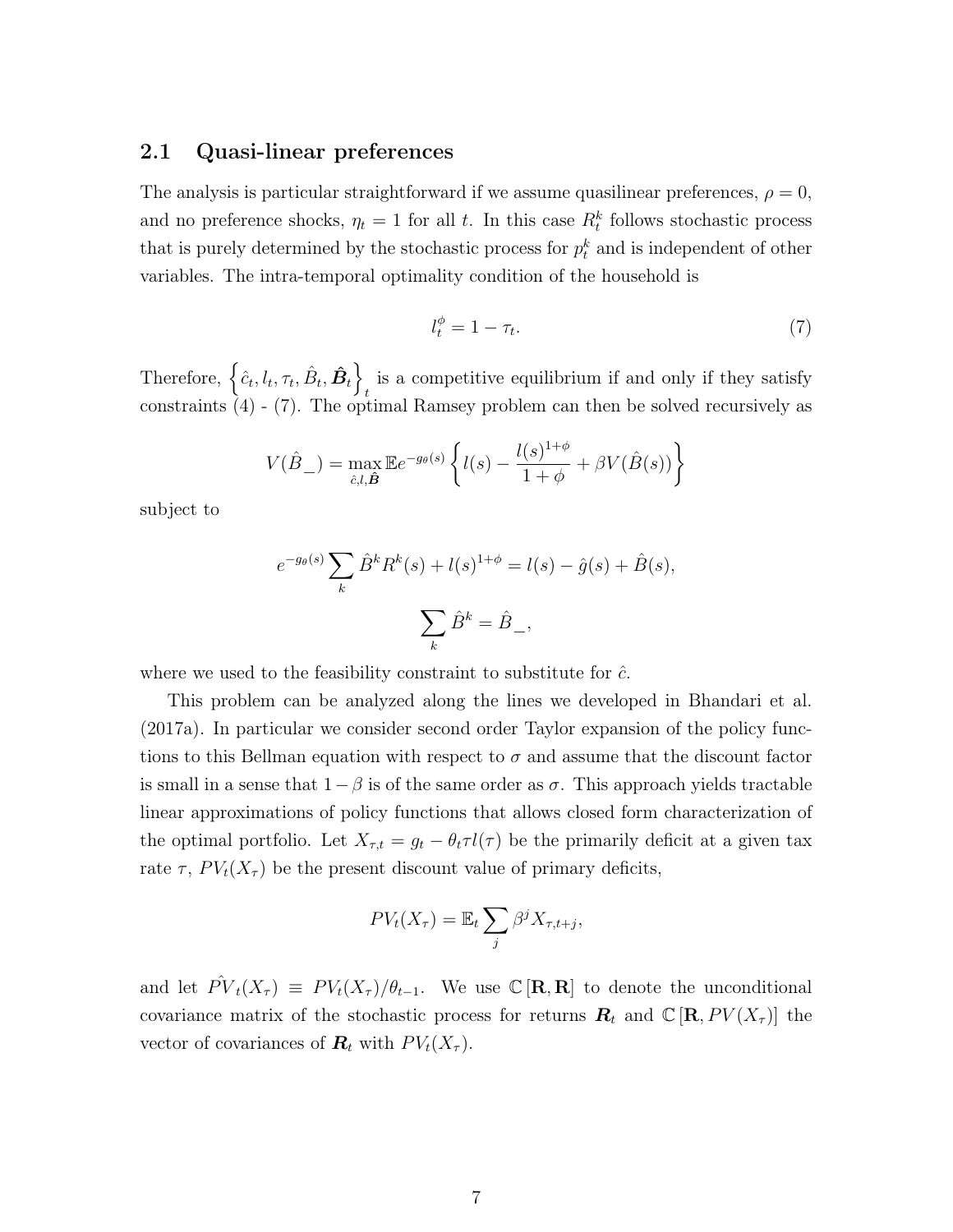**Proposition 1.** The optimal debt portfolio  $B_{t-1} = \theta_{t-1} \hat{B}_{t-1}$  is given by

$$
\hat{\mathbf{B}}_{t-1} = -\mathbb{C}\left[\mathbf{R},\mathbf{R}\right]^{-1}\mathbb{C}\left[\mathbf{R},P\hat{V}(X_{\tau})\right] + \frac{\mathbb{C}\left[\mathbf{R},\mathbf{R}\right]^{-1}\mathbf{1}}{\mathbf{1}^{\top}\mathbb{C}\left[\mathbf{R},\mathbf{R}\right]^{-1}\mathbf{1}}\left(\hat{B}_{t-1} + \mathbf{1}^{\top}\mathbb{C}\left[\mathbf{R},\mathbf{R}\right]^{-1}\mathbb{C}\left[\mathbf{R},P\hat{V}(X_{\tau})\right]\right) + \mathcal{O}(\sigma,(1-\beta))
$$
\n(8)

where  $\tau$  satisfies  $B_{t-1} = \beta \mathbb{E}_{t-1}[PV_t(X_{\tau})].$ 

The easiest way to understanding this proposition is to consider the variance minimization problem at  $t-1$  given total debt  $B_{t-1}$ 

$$
\min_{\mathbf{B}} \text{Var}_{t-1} \left[ \sum_{k} B^{k} R_{t}^{k} + PV_{t}(X_{\tau}) \right]
$$

subject to

$$
\sum_{k} B^{k} = B_{t-1},
$$

where  $\tau$  satisfies  $B_{t-1} = \beta PV_t(X_{\tau})$ . Denote the solution to this variance minimization problem by  $\mathbf{B}_{t-1}^*$ . The next proposition shows that the optimal portfolio characterized in Proposition 1 is approximately given by  $\mathbf{B}_{t-1}^*$ .

Proposition 2. The optimal debt portfolio satisfies

$$
\mathbf{B}_{t-1} = \mathbf{B}_{t-1}^* + \mathcal{O}(\sigma, (1-\beta)).
$$

Thus, Proposition 1 shows that the optimal Ramsey portfolio is chosen so as to minimize risk, i.e. to choose the portfolio composition to maximally offset fluctuations in the present discounted value of primary deficits at a constant tax rate. The intuition for this result is as follows. The government would like to minimize the fluctuations in the deadweight loss of taxes and for this reason would like to keep the tax rate as smooth as possible. Shocks to government revenues and expenditures, and hence shocks to the present value of primary deficits, hinder government's ability to satisfy its budget constraint at constant tax rate. The optimal portfolio is chosen so as to minimize the effect of shocks.

An important insight that emerges from equation (8) is that co-movements of returns with the shocks to government expenditures and revenues are the critical parameters that determines the optimal composition of the Ramsey portfolio. To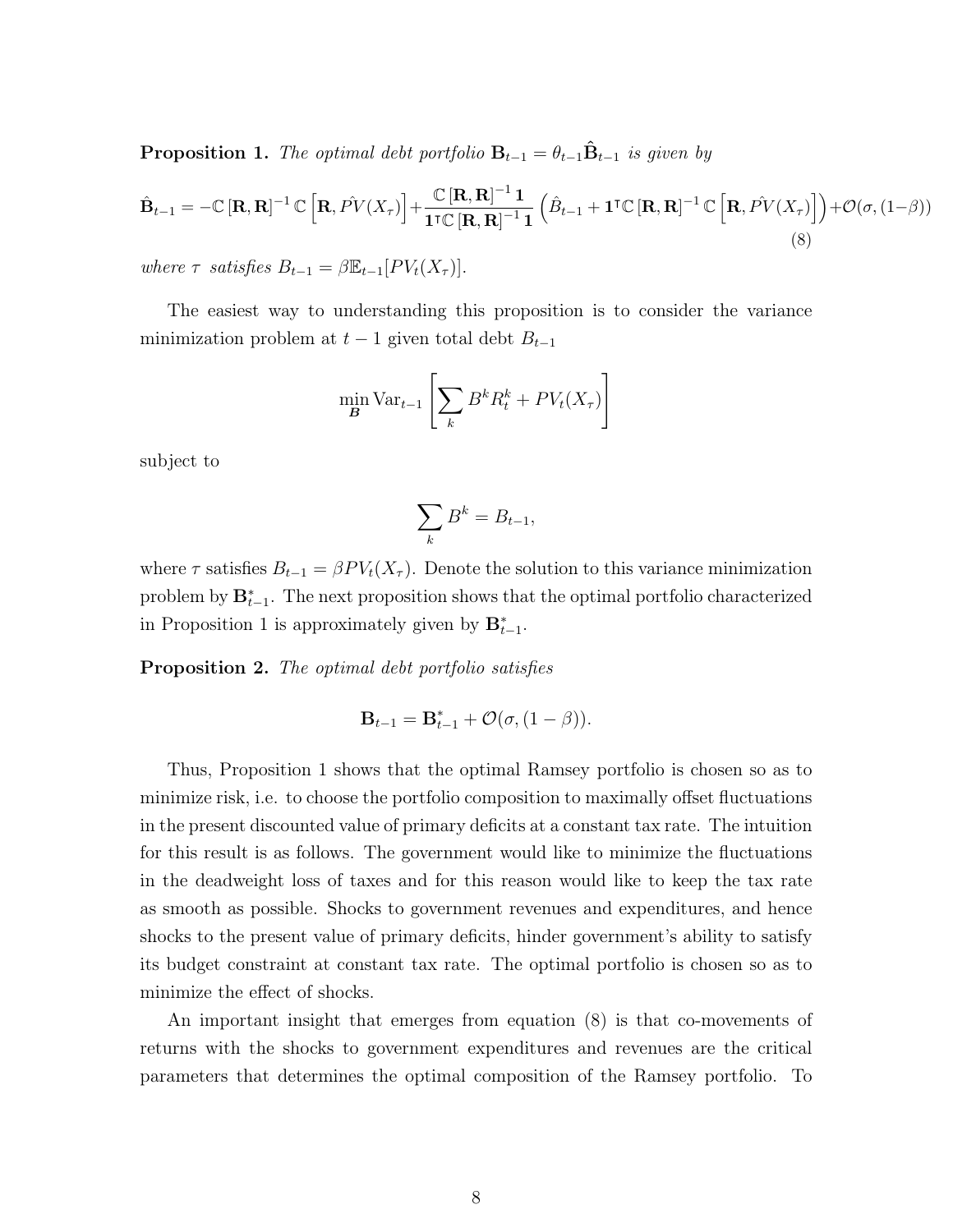illustrate this, we consider a simple example, which will also prove helpful in later sections to understand the optimal portfolios that emerge in the models of Angeletos (2002) and Buera and Nicolini (2004) and to contrast with our results. Suppose the government has access to two assets with returns  $R_t^1$  and  $R_t^2$ . For simplicity of exposition, assume  $R_t^1 = \frac{1}{\beta}$  $\frac{1}{\beta}(1+\alpha_1 P V_t(X_\tau))$  and  $R_t^2 = \frac{1}{\beta}$  $\frac{1}{\beta}(1+\alpha_2 P \hat{V}_t(X_\tau)+\epsilon_t)$  where  $\alpha_2 < \alpha_1 \leq 0$  and  $\epsilon_t$  is orthogonal to  $\hat{PV}_t(X_\tau)^{1}$ . From Proposition 1, the optimal portfolio will be given by

$$
\hat{\mathbf{B}}_{t-1} = \begin{bmatrix} -1/\alpha_1 \\ 0 \end{bmatrix} + \begin{bmatrix} \frac{\alpha_2^2 \sigma_{PV}^2 - \alpha_1 \alpha_2 \sigma_{PV}^2 + \sigma_{\epsilon}^2}{(\alpha_1 - \alpha_2)^2 \sigma_{PV}^2 + \sigma_{\epsilon}^2} \\ \frac{\alpha_1^2 \sigma_{PV}^2 - \alpha_1 \alpha_2 \sigma_{PV}^2}{(\alpha_1 - \alpha_2)^2 \sigma_{PV}^2} \end{bmatrix} (\hat{B}_{t-1} + 1/\alpha_1),
$$

where  $\sigma_{\epsilon}^2$  is the variance of  $\epsilon_t$  and  $\sigma_{PV}^2$  is the variance of  $\hat{PV}_t(X_\tau)$ . Consider two extreme cases. First, suppose that the returns are highly correlated with the shocks to the primary surplus, in the sense that  $\sigma_{\epsilon}^2 \approx 0$ . In this case the optimal portfolio is given by

$$
\hat{\mathbf{B}} \approx \begin{bmatrix} \frac{\alpha_2}{\alpha_1 - \alpha_2} \hat{B} - \frac{1}{\alpha_1 - \alpha_2} \\ \frac{\alpha_1}{\alpha_2 - \alpha_1} \hat{B} - \frac{1}{\alpha_2 - \alpha_1} \end{bmatrix}.
$$

As  $\alpha_2 \to 0$ , this portfolio diverges to  $\begin{bmatrix} -\infty \\ -\infty \end{bmatrix}$ ∞ 1 . This example is constructed to capture the key mechanism behind findings of Buera and Nicolini (2004) that the optimal government porfolio of the government issues huge amount of the long debt (tens or even hundreds times of GDP) and take the offsetting short position in the short-term debt. In our example securities 1 and 2 approximate the behavior of the short-term and long-term bond in their economy. As we discuss in more details in Section 4, standard calibrations of Ramsey problems imply that bond returns are highly correlated with government shocks ( $\sigma_{\epsilon}^2 \approx 0$ ), the holding period returns on long-term bonds decline in response to a temporary adverse shock by more than returns on short-term bonds ( $\alpha_2 < \alpha_1 \leq 0$ ) but bond returns overall are very smooth given the size of standard business cycle shocks  $(\alpha_2$  is close to zero). Given such return process, the government can hedge all of its shocks to primary deficits, but to do so requires taking a huge positive position in long debt and a negative position in the short debt. Such highly levered holding of the long bond amplifies its small negative co-movement with the shocks to primary deficit and provides substantial insurance.

<sup>&</sup>lt;sup>1</sup>This will be the case if  $R_t^1 = \frac{1}{\beta}(1 + a_1\epsilon_{g,t} + a_2\epsilon_{\theta,t})$  and  $R_t^2 = \frac{1}{\beta}(1 + \alpha(a_1\epsilon_{g,t} + a_2\epsilon_{\theta,t}) + \epsilon_t)$ .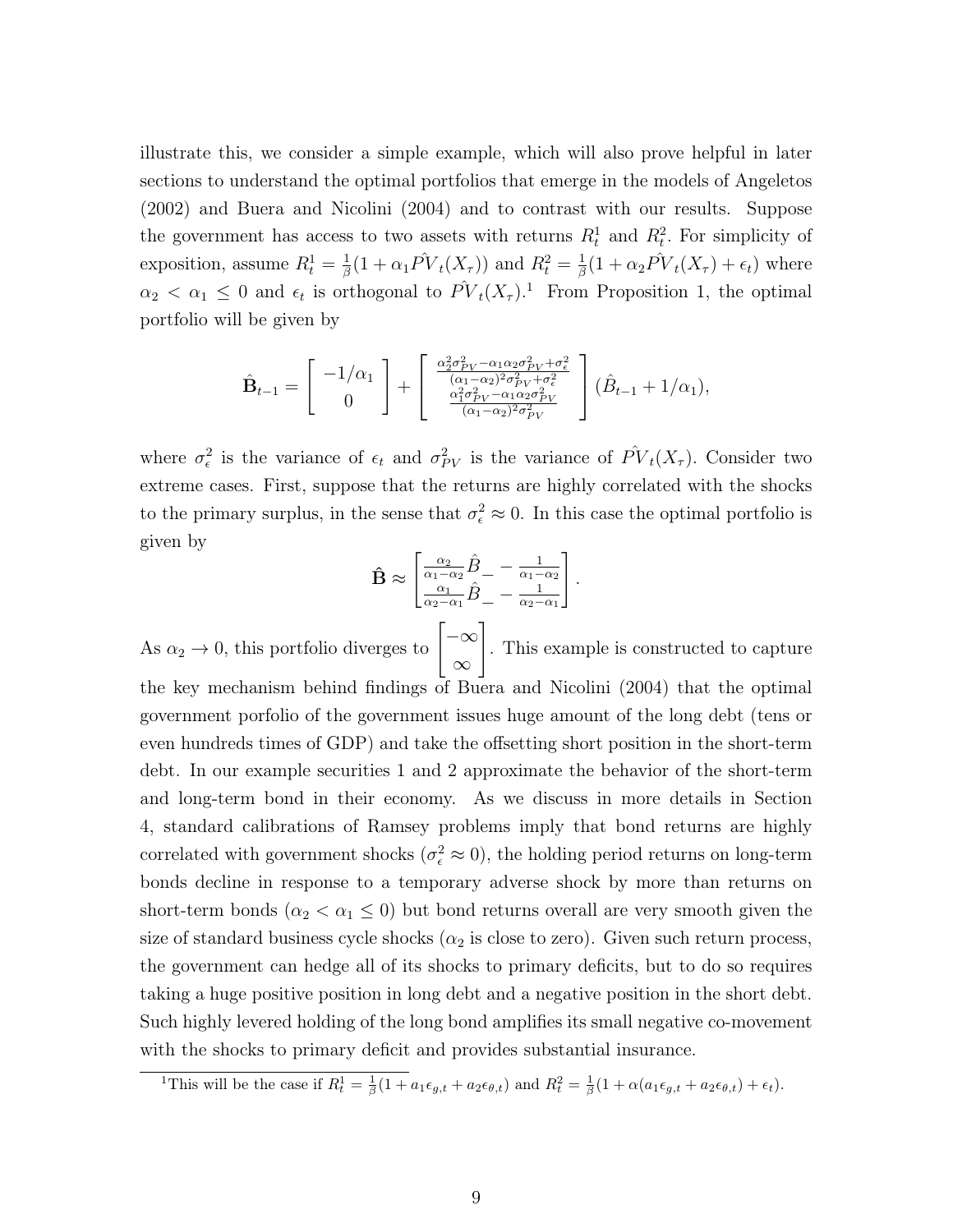Alternatively, consider the case when much of the variability of assets returns is not driven by the shocks to the primary deficit, in the sense that  $\sigma_{\epsilon}^2$  as large. As  $\sigma_{\epsilon}^2 \to \infty$ , the optimal portfolio converges to  $\begin{bmatrix} \hat{B}_{t-1} \\ 0 \end{bmatrix}$ 0 1 . Fluctuations in returns that are orthogonal to the shocks to the primary deficit makes holding such security risky and the optimal portfolio in the economies with high  $\sigma_{\epsilon}^2$  looks very different from those with low  $\sigma_{\epsilon}^2$ . Thus the correlations of returns with primary deficit is the critical ingredient in determining the optimal portfolio.

#### 2.2 Recursive Ramsey problem with isoelastic preferences

The discuss above extends to economies with risk-averse consumers. Consider now general isoelastic preferences (3). The implementability constraint can be written as

$$
e^{-g_{\theta,t}} \left( \sum_{k} \hat{c}_{t}^{-\rho} \eta_{t} \left[ \frac{p_{t}^{k} + (1 - \delta^{k}) q_{t}^{k}}{\beta \mathbb{E}_{t-1} \eta_{t} e^{-\rho g_{\theta,t}} \hat{c}_{t}^{-\rho} \left[ p_{t}^{k} + (1 - \delta^{k}) q_{t}^{k} \right]} \right] \hat{c}_{t-1}^{-\rho} \eta_{t-1} \hat{B}_{t-1}^{k} \right) + \eta_{t} l_{t}^{1+\phi}
$$
  
=  $\hat{c}_{t}^{-\rho} \eta_{t} \hat{B}_{t} + \hat{c}_{t}^{1-\rho} \eta_{t}.$ 

Now substitute for  $\mathcal{B}_t^k = c_t^{-\rho} \eta_t \hat{B}_t^k$ ,  $\hat{\mathcal{B}}_t = c_t^{-\rho} \eta_t \hat{B}_t$  ,  $\mathcal{R}_{t-1,t}^k = \hat{c}_t^{-\rho} \eta_t$  $\Bigg\lceil \frac{p_t^k + (1 - \delta^k)q_t^k}{\beta \mathbb{E}_{t-1} e^{-\rho g_{\theta,t}} \eta_t \hat{c}_t^{-\rho} \Big[ p_t^k + (1 - \delta^k)q_t^k \Big]}$ 1  $c_{t-}^{-\rho}$  $t-1$ and  $\mathcal{X}_t = \eta_t l_t^{1+\phi} - \hat{c}_t^{1-\rho} \eta_t$  so that we can write these conditions as

$$
e^{-g_{\theta,t}} \left( \sum_{k} \mathcal{R}_{t-1,t}^{k} \hat{\mathcal{B}}_{t+1}^{k} \right) + \mathcal{X}_{t} = \hat{\mathcal{B}}_{t},
$$
  

$$
\sum_{k} \hat{\mathcal{B}}_{t}^{k} = \hat{\mathcal{B}}_{t},
$$
  

$$
\tilde{q}_{t}^{k} = \beta \mathbb{E}_{t} \eta_{t+1} e^{-\rho g_{\theta,t+1}} \hat{c}_{t+1}^{-\rho} \left[ p_{t+1}^{k} + (1 - \delta^{k}) q_{t+1}^{k} \right],
$$
  

$$
\mathcal{R}_{t-1,t}^{k} = \frac{U_{c,t} p_{t}^{k} + (1 - \delta^{k}) \tilde{q}_{t}^{k}}{\tilde{q}_{t-1}^{k}}.
$$

Let This problem is recursive in  $(\hat{\mathcal{B}}_{t-1}, \tilde{\pmb{q}}_{t-1})$ , where  $\tilde{\pmb{q}}_t = \{\tilde{q}_t^k\}_k$ . We can simplify it further if we observe that given a tax rate  $\tau$ , consumption,  $\hat{c}_{\tau}(s)$ , and labor,  $l_{\tau}(s)$ , in any state s are pinned down by

$$
\hat{c}(s) + g(s) = l(s),
$$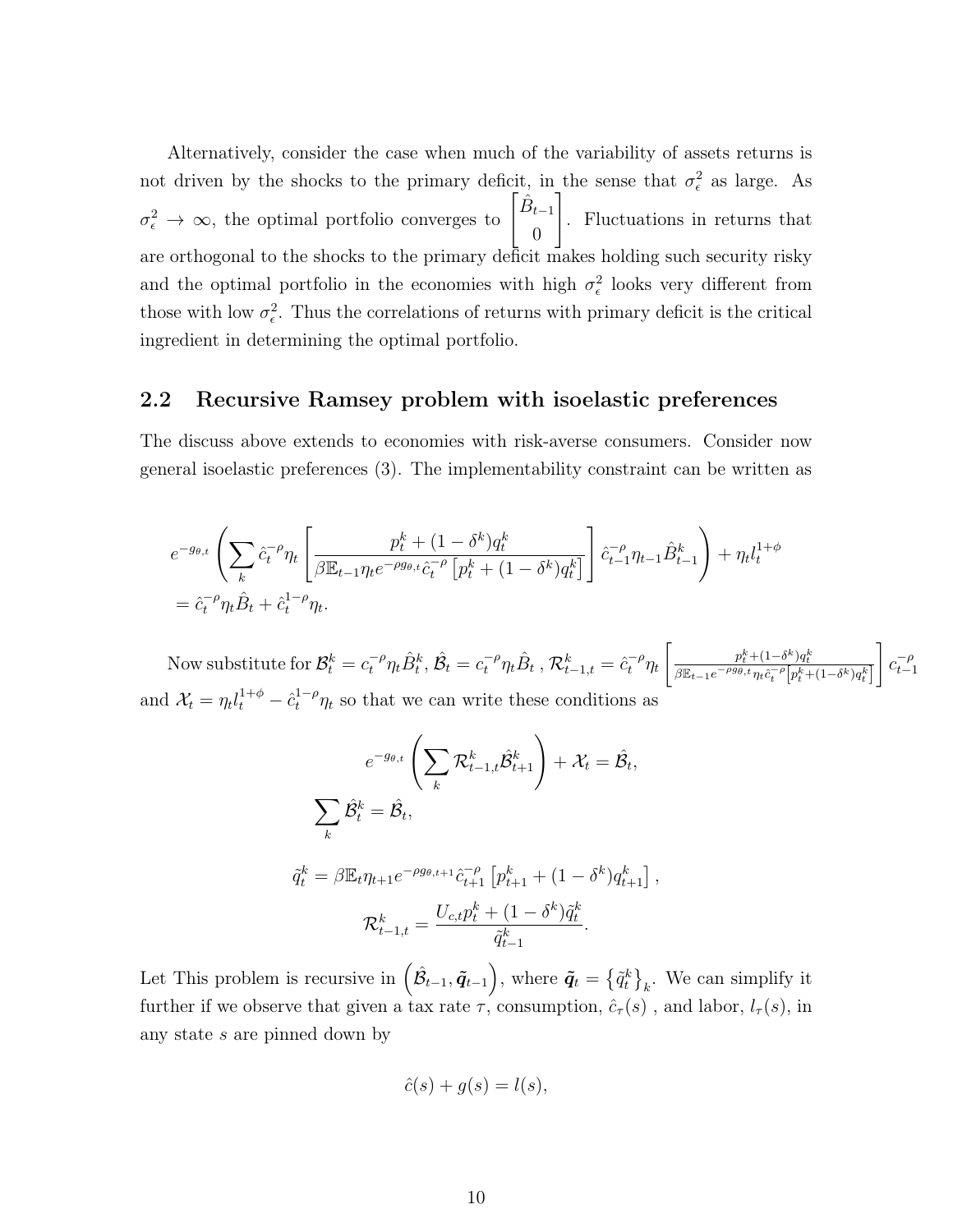$$
\hat{c}(s)^{-\rho} \left(1 - \tau(s)\right) = l(s)^{\phi}.
$$

Thus, the Ramsey problem can be written recursively as

max  $\tilde{q}(s),\hat{\mathcal{B}}(s)\tau(s),\hat{\mathcal{B}}$  $V(\hat{\mathcal{B}}_-, \tilde{\mathbf{q}}_-) = \mathbb{E} e^{[(1-\rho)g_\theta(s)]} \left\{ \eta(s) \right\}$  $\int \hat{c}_{\tau(s)}(s)^{1-\rho}$  $1-\rho$  $-\frac{l_{\tau(s)}(s)^{1+\phi}}{1+\phi}$  $1 + \phi$  $\Big\} + \beta V(\hat{\mathcal{B}}(s),\tilde{\mathbf{q}}(s))\Big\}$ 

subject to

$$
\mathcal{R}_{\tau(s)}^{k}(s) = \frac{\left[\eta(s)\hat{c}_{\tau(s)}(s)^{-\rho}p^{k}(s) + (1 - \delta^{k})\tilde{q}^{k}(s)\right]}{\tilde{q}^{k}} ,
$$
  

$$
\tilde{q}^{k} = \beta \mathbb{E}\left[e^{-\rho g_{\theta}(s)}(\eta(s)\hat{c}_{\tau(s)}(s)^{-\rho}p^{k}(s) + (1 - \delta^{k})\tilde{q}^{k}(s))\right],
$$
 (9)

$$
\sum_{k} e^{-g_{\theta}(s)} \mathcal{R}^{k}_{\tau(s)}(s) \hat{\mathcal{B}}^{k} = -\mathcal{X}_{\tau(s)}(s) + \hat{\mathcal{B}}_{-} \quad \text{for } s, s_{-},
$$
\n
$$
\hat{\mathcal{B}}_{-} = \sum_{k} \hat{\mathcal{B}}^{k}.
$$
\n(10)

$$
{\cal B}_-=\sum_k {\cal B}^k.
$$

Using the same approximation techniques as in the previous section we obtain

**Proposition 3.** The optimal debt portfolio  $\mathcal{B}_{t-1} = \theta_{t-1} \hat{\mathcal{B}}_{t-1}$  is given by

$$
\hat{\mathcal{B}}_{t-1} = -\mathbb{C}\left[\mathcal{R}_{\tau}, \mathcal{R}_{\tau}\right]^{-1} \mathbb{C}\left[\mathcal{R}_{\tau}, PV(\mathcal{X}_{\tau})\right] \n+ \frac{\mathbb{C}\left[\mathcal{R}_{\tau}, \mathcal{R}_{\tau}\right]^{-1} \mathbf{1}}{\mathbf{1}^{\tau} \mathbb{C}\left[\mathcal{R}_{\tau}, \mathcal{R}_{\tau}\right]^{-1} \mathbf{1}} \left(\hat{\mathcal{B}}_{t-1} + \mathbf{1}^{\tau} \mathbb{C}\left[\mathcal{R}_{\tau}, \mathcal{R}_{\tau}\right]^{-1} \mathbb{C}\left[\mathcal{R}_{\tau}, \hat{PV}(\mathcal{X}_{\tau})\right]\right) + \mathcal{O}(\sigma, (1-\beta)) \quad (11)
$$

where  $\tau$  satisfies  $\mathcal{B}_{t-1} = \beta \mathbb{E}_{t-1}(PV_t(\mathcal{X}_{\tau}))$ .

Just like the optimal portfolio in the quasi-linear economy, the optimal portfolio  $\theta_{t-1}\hat{\mathcal{B}}_{t-1}$  minimizes the variance in the present value of the effective shocks,  $\text{Var}_{t-1} \left[ \sum_{k} \mathcal{B}^{k} \mathcal{R}^{k}_{t} + PV_{t}(\mathcal{X}_{\tau}) \right]$  subject to  $\sum_{k} \mathcal{B}^{k} = \mathcal{B}_{t-1}$ . The adjective "effective" needs to be used (and all variables in the formula adjusted by the marginal utility of consumption) because the marginal cost of public funds now vary with the state of the economy. This cost of raising revenues is proportional to the marginal utility of consumption, necessitating the adjustment. Observe, however, that the main insights of Section 2.1 continue to hold when consumers are risk-averse: the optimal portfolio of the government minimizes fluctuations in the present value of primary deficits and portfolio's composition depends critically on the covariances of securities returns with shocks to the deficits.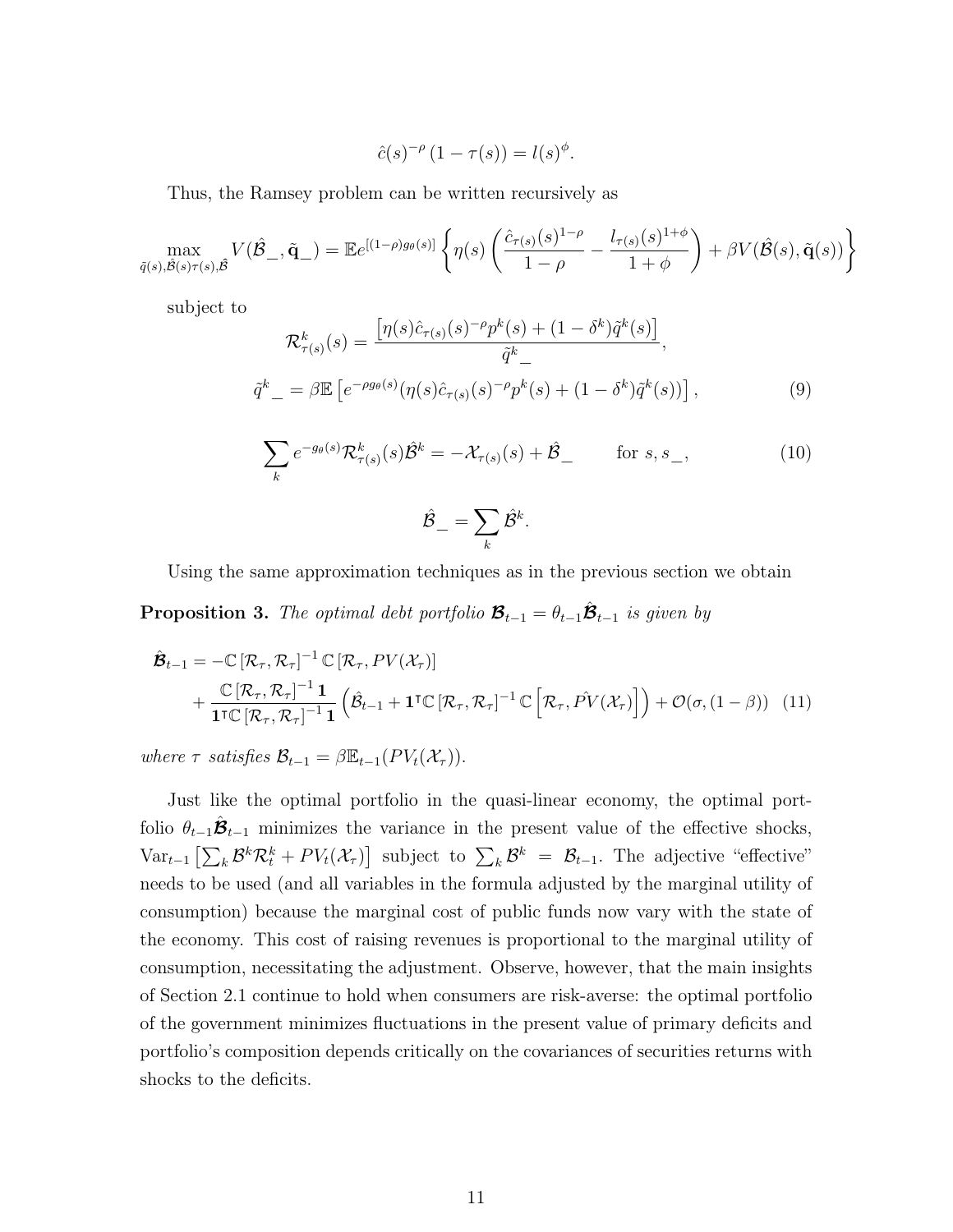# 3 Bond return data

In this section we use US bond market data and document patterns of holding period returns on bonds of several maturities. As discussed in the previous section, the covariance properties of the returns with shocks that drive fiscal needs are key in determining the optimal portfolio. We will use the moments documented in this section as an input to the quantitative exercise where we numerically compute the optimal portfolio in a calibrated economy.

Our baseline results are compiled using bond prices data from the Fama-Bliss discount bond series in Center for Research in Security Prices (CRSP) database. This series records prices for artificial discount bonds with one to five years to maturity at a monthly frequency from 1952. Let  $q_t^n$  be the price of a bond of maturity n years at beginning of the year  $t$  and  $P_t$  be the corresponding price level<sup>2</sup> We define the annual real holding period return as

$$
R_{t,t+1}^{n} = \left(\frac{q_{t+1}^{n-1}}{q_t^n}\right) \left(\frac{P_t}{P_{t+1}}\right).
$$

The holding period returns are plotted in figure I and the covariance matrix of the returns with output-growth and expenditure/output are tabulated in Table II. We see that (a) returns are correlated across maturities and (b) mean returns as well as the volatility of returns are increasing in the length of maturity and (c) returns are not correlated with output growth. These patterns are also documented and studied in several other papers such as Campbell (1995) etc.

We next use a simple regression of returns on output growth, primary deficit/output and inflation to measure the part of the variation in returns that is unrelated to the fiscal needs.<sup>3</sup>

$$
\log R_{t,t+1}^n = \alpha_0 + \alpha_y \text{output growth} + \alpha_y \text{ deficits} / \text{output} + \alpha_x \text{inflation} + \epsilon_{t+1} \quad (12)
$$

The OLS estimates are summarized in table II. We see that across maturities  $R^2$ are in the range of  $7\% - 15\%$  which shows that the orthogonal component in returns

<sup>&</sup>lt;sup>2</sup>We use the GDP deflator series from NIPA for  $P_t$ 

<sup>3</sup>We include inflation in the regression because in the current version of the paper we study real bonds and abstract from monetary policy. In this way we hope to get a conservative estimate of how large is the component of returns that is orthogonal to the government's fiscal or monetary needs.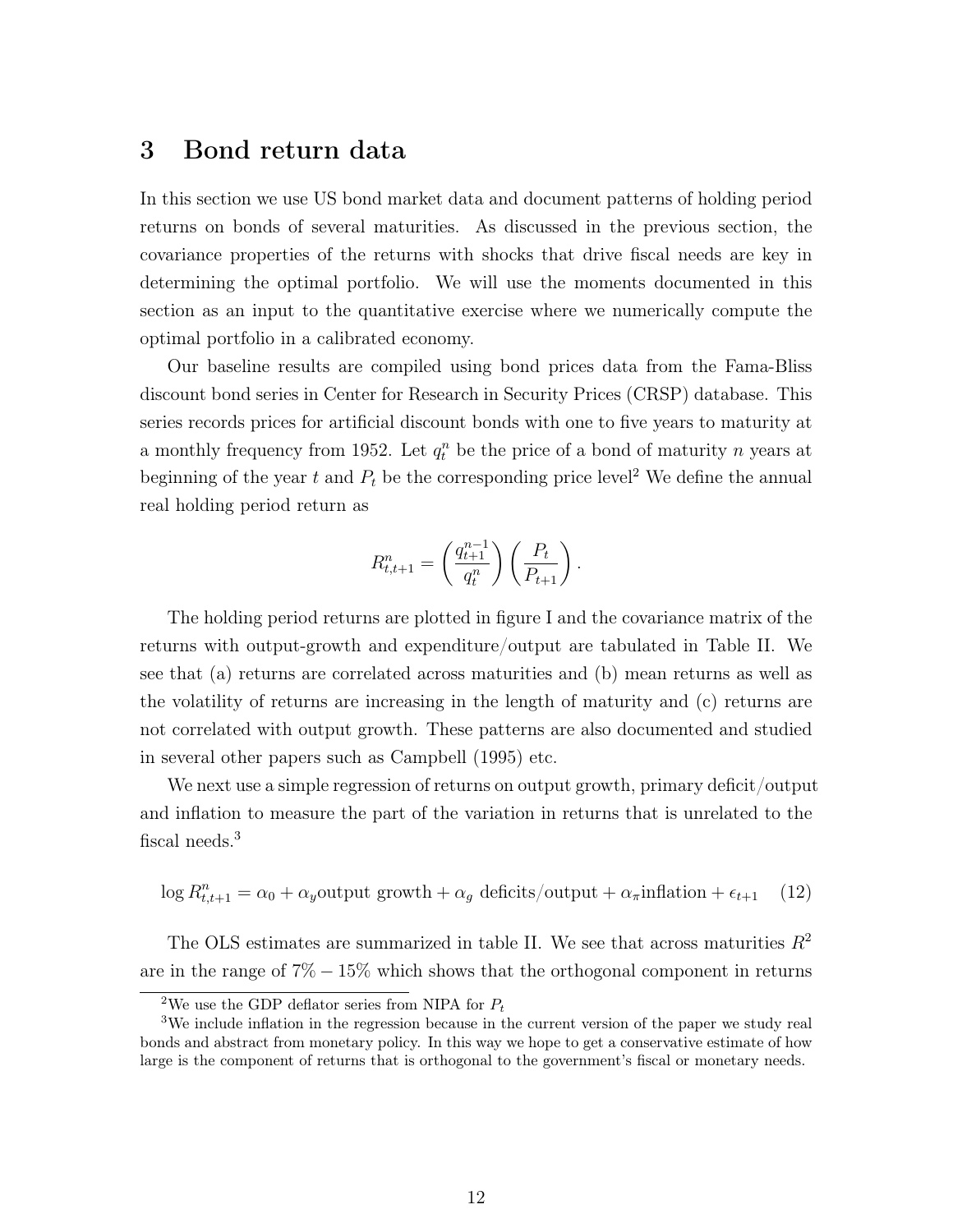

Figure I: Time series for annualized holding period real returns on bonds using Fama-Bliss data

| Maturity             | mean  | 1 yr    | $2 \mathrm{yr}$ | $3 \mathrm{yr}$ | 4 yr  | $5 \mathrm{yr}$ | exp     | output  |
|----------------------|-------|---------|-----------------|-----------------|-------|-----------------|---------|---------|
|                      |       |         |                 |                 |       |                 | output  | growth  |
| 1 yr                 | 1.64  | 6.79    | 8.41            | 9.68            | 10.42 | 10.99           | $-0.84$ | 0.22    |
| $2 \mathrm{yr}$      | 2.09  | 8.41    | 12.51           | 15.93           | 18.28 | 20.19           | $-2.08$ | 0.21    |
| $3 \mathrm{yr}$      | 2.49  | 9.68    | 15.93           | 21.46           | 25.46 | 28.76           | $-3.25$ | 0.34    |
| $4 \text{ yr}$       | 2.70  | 10.42   | 18.28           | 25.46           | 30.99 | 35.51           | $-4.09$ | 0.20    |
| $5 \mathrm{yr}$      | 2.86  | 10.99   | 20.19           | 28.76           | 35.51 | 41.33           | $-5.10$ | 0.21    |
| $\exp/\text{output}$ | 16.99 | 0.22    | 0.21            | 0.34            | 0.20  | 0.21            | $-0.43$ | 5.32    |
| output growth        | 3.14  | $-0.72$ | $-0.13$         | 0.44            | 1.01  | 1.58            | 0.33    | $-1.87$ |

Table I: Descriptive statistics: means and covariance matrix for annualized holding period real returns on bonds using Fama-Bliss data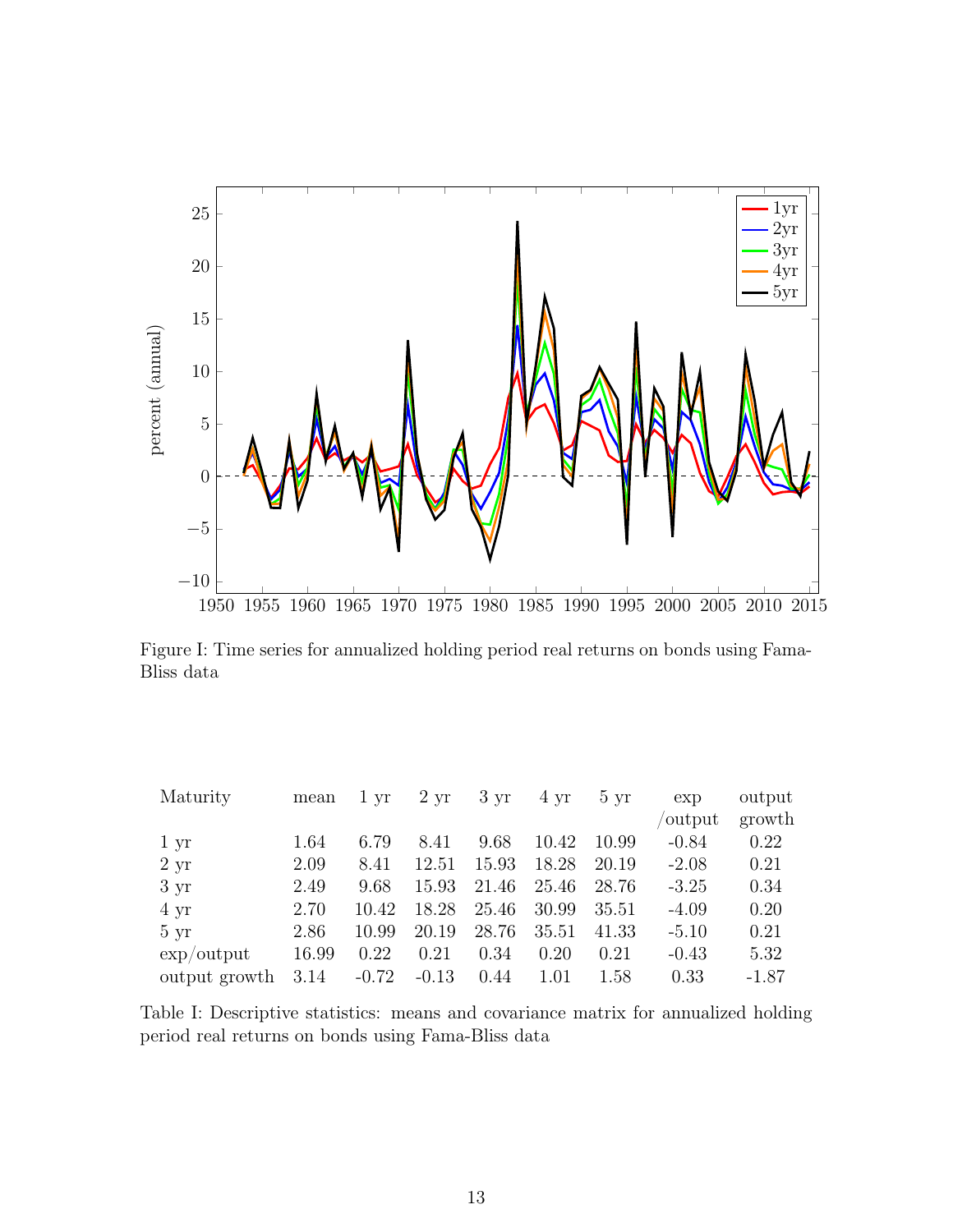|                 | 1 vr                        | 2 yr                                                                                | $3 \text{ yr}$                         | $4 \text{ yr}$           | $5 \text{ yr}$ |
|-----------------|-----------------------------|-------------------------------------------------------------------------------------|----------------------------------------|--------------------------|----------------|
| constant        | 5.54(1.96)                  | 4.66(2.66)                                                                          | 3.54(3.43)                             | $2.63(4.1)$ $1.58(4.61)$ |                |
| output growth   | $-0.09(0.16)$ $-0.07(0.22)$ |                                                                                     | $0.00(0.29)$ $0.00(0.34)$ $0.03(0.39)$ |                          |                |
| deficits/output |                             | $-0.31$ (0.17) $-0.09$ (0.22) 0.12 (0.3) 0.30 (0.34) 0.05 (0.40)                    |                                        |                          |                |
| inflation       |                             | $-0.20$ $(0.16)$ $-0.47$ $(0.21)$ $-0.71$ $(0.27)$ $-0.9$ $(0.32)$ $-1.11$ $(0.36)$ |                                        |                          |                |
| $R^2$           | 0.07                        | 0.08                                                                                | 0.11                                   | 0.13                     | 0.16           |

Table II: OLS estimates for regression (12). Standard errors are in parenthesis.

is large. The estimated coefficients on output growth are all statistically insignificant and except for the one year maturity, the coefficients on deficits/output are also insignificant. These results are largely consistent with predictability regressions that appear in Fama and Bliss (1987), Cochrane and Piazzesi (2005), Ludvigson and Ng (2009). For example, Ludvigson and Ng (2009) use sophisticated dynamic latent factor methods and extract "macro factors" from a large data set of macro variables and use them to predict returns. In specifications where they only use the macro factors they find about 75-80% of the variation in returns is orthogonal to their macro factors. We read the findings in II and related evidence as suggesting that variations in returns are largely driven by predictable movements discount rates that are uncorrelated to macroeconomic aggregates like output growth and deficits.

### 4 Quantitative analysis

A common choice in RBC literature is to use separable expected utility preferences with CRRA form. However, it is well known from the finance literature on the "equity premium puzzle" that for reasonable parameter choices such preferences are not able to generate high excess returns on risky assets or volatility of these returns across time with smooth risk free rates (see, for example, Hansen and Singleton (1982); Mehra and Prescott (1985); Hansen and Jagannathan (1991)). The induced pricing kernel with CRRA preferences is function of aggregate consumption growth which is relatively smooth at business cycle frequencies. As we showed in Propositions 1 and 3, the composition of the optimal Ramsey portfolio crucially depend on the covariance properties of bond returns. Thus, it is crucial to adopt preference specification that implies realistic asset pricing properties.

We follow Albuquerque et al. (2016) and adopt their specification of recursive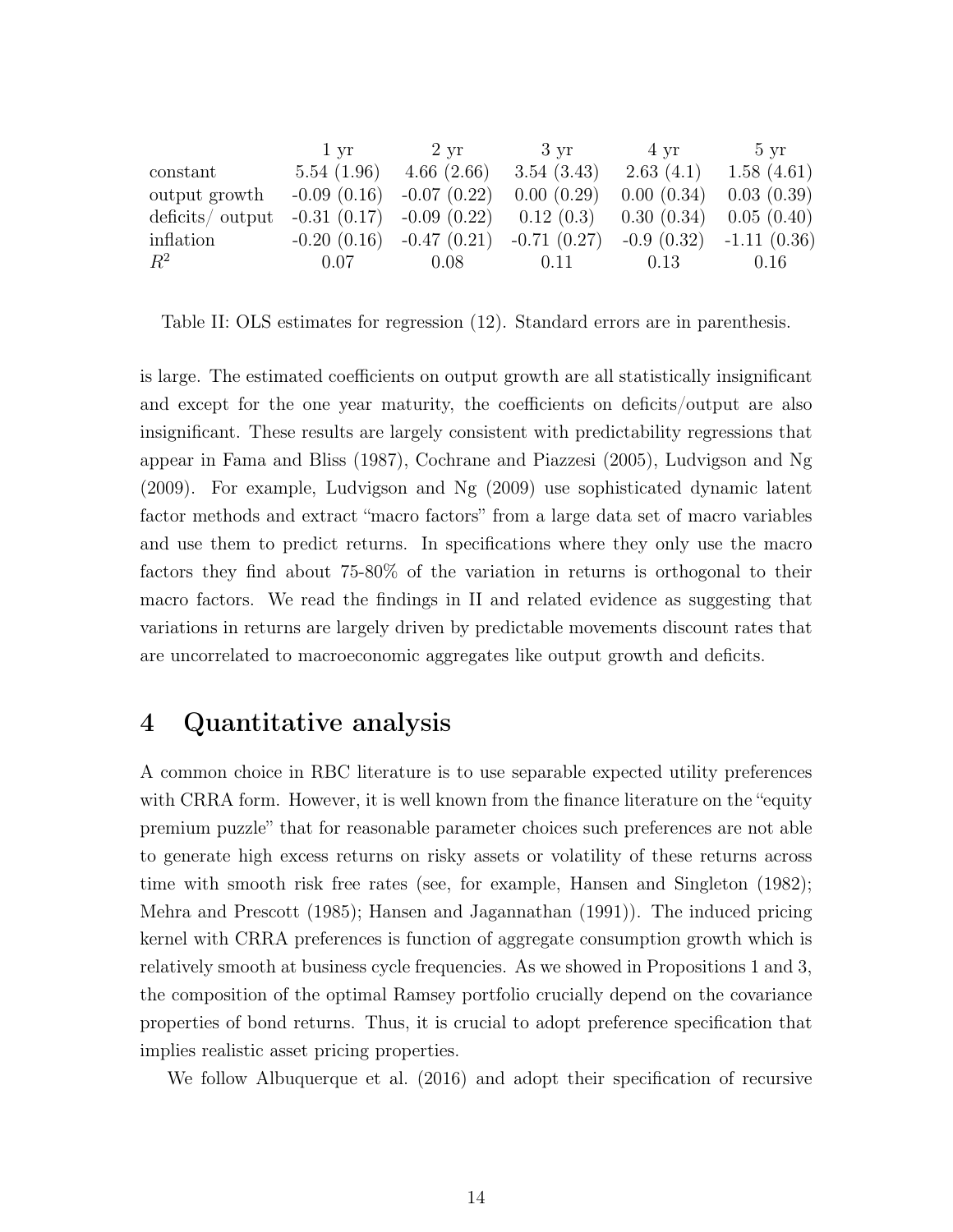Epstein-Zin preferences augmented with the discount factor shocks. As Albuquerque et al. (2016) show, such a model matches a range of empirical facts about returns on bonds and equities such as the excess returns for the long bonds, an upward sloping term structure, variations in the pricing kernel and bond returns that have realistic covariances with aggregate output.<sup>4</sup> While Albuquerque et al.  $(2016)$  consider an endowment economy, we further extend this specification by introducing the disutility of labor along the lines of Karantounias (2013). Specifically, we use the following recursion to value stochastic streams of consumption and leisure:

$$
V_{t-1} = \mathbb{E}_{t-1} \left[ W_t^{1-\gamma} \right]^{\frac{1}{1-\gamma}},
$$
  

$$
W_t \equiv \left( (1-\beta)\eta_t \left[ c_t^{1-\rho} - (1-\rho)\theta_t^{1-\rho} \frac{n_t^{1+\phi}}{1+\phi} \right] + \beta V_t^{1-\rho} \right)^{\frac{1}{1-\rho}}.
$$

Here  $\rho$  measures the inverse of the intertemporal elasticity of substitution and  $\gamma$ measures risk aversion. A special case of the this specification that sets  $\rho = \gamma$  recovers the isoelastic form that we used in Section 2.2.

Defining  $U(c, l) = \eta \left[ \frac{c^{1-\rho}}{1-\rho} - \theta^{1-\rho} \frac{n^{1+\phi}}{1+\phi} \right]$  $\left(\frac{n^{1+\phi}}{1+\phi}\right)$ , the first order necessary conditions of the household problem imply that

$$
U_{n,t} = (1 - \tau_t)\theta_t U_{c,t},
$$

and that assets are priced with by the stochastic discount factor

$$
S_{t+1} \equiv \beta m_t^{\frac{\rho-\gamma}{1-\gamma}} \frac{U_{c,t+1}}{U_{c,t}},
$$

where  $m_{t+1} = \frac{V_{t+1}^{1-\gamma}}{\mathbb{E}_{t-1}V_{t+1}^{1-\gamma}}$ . Following the previous sections, we construct the normalized variables  $\hat{c}_t = \frac{c_t}{\theta_t}$  $\frac{c_t}{\theta_t}, \, \hat{g}_t = \frac{g_t}{\theta_t}$  $\frac{g_t}{\theta_t},\,\hat{W}_t=\frac{W_t}{\theta_t}$  $\frac{W_t}{\theta_t},\ \hat{V}_t = \frac{V_t}{\theta_t}$  $\frac{V_t}{\theta_t}, \ \hat{B}_t = \frac{B_t}{\theta_t}$  $\frac{B_t}{\theta_t}$ , and  $\hat{B}_t^k = \frac{B_t^k}{\theta_t}$ .

We assume that the government has access to  $K$  consols that pays a riskless coupon 1 in each period and decay with rates  $\{\delta^k\}_k$ . Thus, the holding period return

<sup>4</sup>Other alternatives include Piazzesi and Schneider (2006), Bansal and Shaliastovich (2013) also estimate models with stochastic volatility and correlated shocks to inflation and consumption growth with Epstein and Zin (1989) preferences, Wachter (2006) who use habit-persistence as in Campbell and Cochrane (1999). We conjecture as long as the models are calibrated to match the covariance matrix of returns, their implications on the optimal portfolios would also be the quantitatively similar. We plan to expand on this in future work.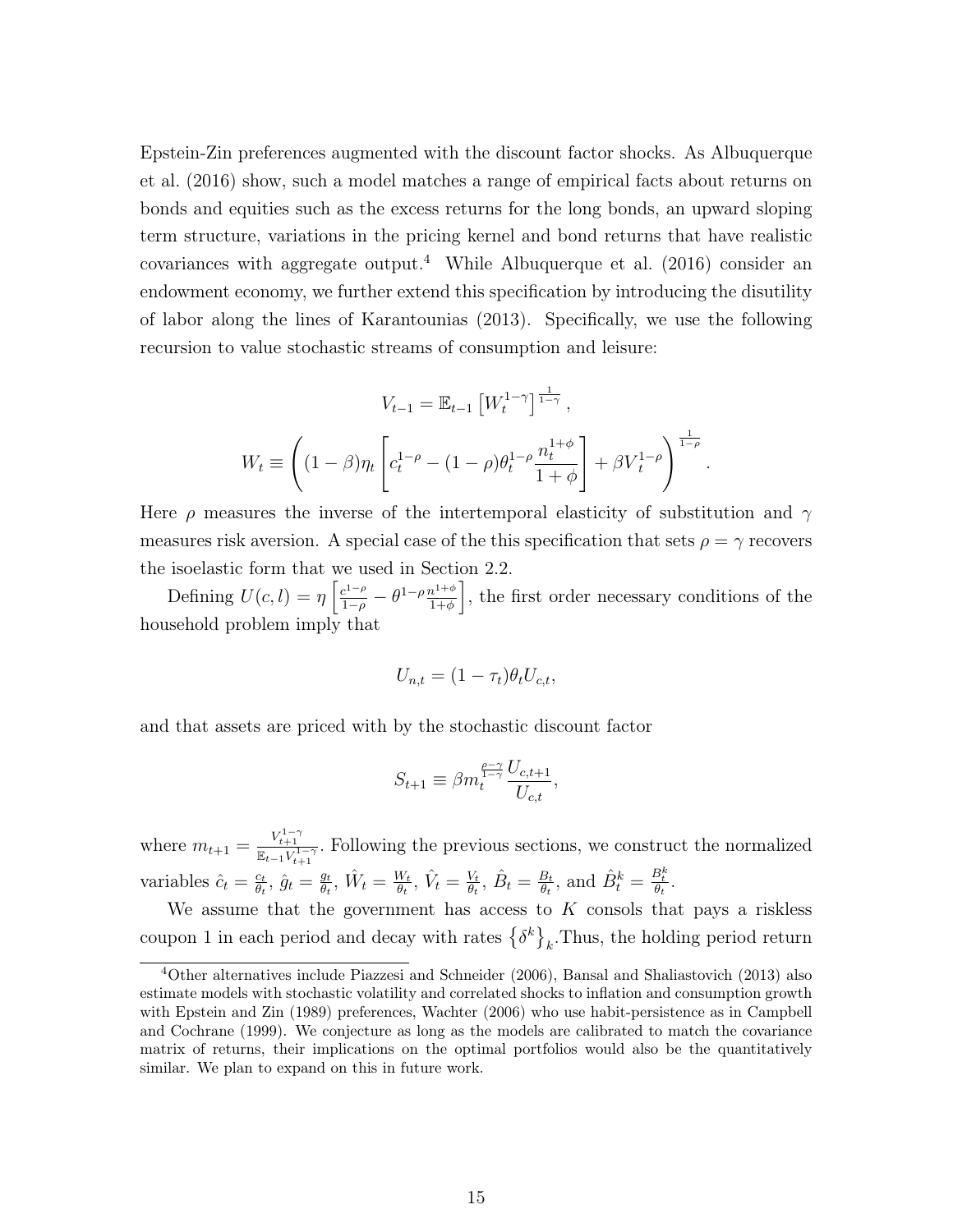on security k is given  $R_t^k = \frac{1 + (1 - \delta^k)q_t^k}{q_t^k}$ .  $\frac{q_{t-1}^k}{q_{t-1}^k}$ .

After multiplying the budget constraint by  $U_{c,t}$  we obtain the implementability constraint for the planners problem as

$$
\sum_{k} \frac{e^{-g_{\theta,t}} \hat{\mathcal{B}}_{t-1}^k \eta_t(\hat{c}_t^{-\rho} + (1 - \delta^k)\tilde{q}_t^k)}{\beta \mathbb{E}_{t-1} \left[ m_t^{\frac{\rho - \gamma}{1 - \gamma}} e^{-\rho g_{\theta,t}} (\hat{c}_t^{-\rho} + (1 - \delta^k)\tilde{q}_t^k) \right]} = \eta_t \hat{c}_t^{1-\rho} - \eta_t n_t^{1+\phi} + \hat{\mathcal{B}}_t.
$$

Here  $\tilde{q}_t^k$  is the marginal utilty weighted price of the geometrically decaying coupon bond with decay rate  $\delta^k$ , which must satisfy

$$
\tilde{q}_{t-1}^k = \beta \mathbb{E}_{t-1} \left[ m_t^{\frac{\rho - \gamma}{1 - \gamma}} e^{-\rho g_{\theta,t}} (\hat{c}_t^{-\rho} + (1 - \delta^k) \tilde{q}_t^k) \right].
$$

The scaled planner's problem can therefore be written recursively as follows<sup>5</sup>

$$
\hat{V}_{t-1}(\hat{\mathcal{B}}_{t-1}, \tilde{\mathbf{q}}_{t-1}, \eta_t) = \max_{\hat{W}_t, m_t, \hat{c}_t, n_t, \tilde{\mathbf{q}}_t, \tilde{\mathbf{B}}_{t-1}} \mathbb{E}_{t-1} \left[ \left( e^{g_{\theta_t}} \hat{W}_t \right)^{1-\gamma} \right]^{\frac{1}{1-\gamma}}
$$
(13)

subject to

$$
\hat{\mathcal{B}}_t = \sum_k \frac{e^{-g_{\theta,t}} \hat{\mathcal{B}}_{t-1}^k \eta_t (\hat{c}_t^{-\rho} + (1 - \delta^k) \tilde{q}_t^k)}{\beta \mathbb{E}_{t-1} \left[ m_t^{\frac{\rho - \gamma}{1 - \gamma}} e^{-\rho g_{\theta,t}} (\eta_t \hat{c}_t^{-\rho} + (1 - \delta^k) \tilde{q}_t^k) \right]} - \eta_t \hat{c}_t^{1 - \rho} + \eta_t n_t^{1 + \phi}
$$
(14a)

$$
\tilde{q}_{t-1}^k = \beta \mathbb{E}_{t-1} \left[ m_t^{\frac{\rho - \gamma}{1 - \gamma}} e^{-\rho g_{\theta, t}} (\hat{c}_t^{-\rho} + (1 - \delta^k) \tilde{q}_t^k) \right]
$$
(14b)

$$
m_t = \frac{\left(e^{g_{\theta,t}}\hat{W}_t\right)^{1-\gamma}}{\mathbb{E}_{t-1}\left[\left(e^{g_{\theta,t}}\hat{W}_t\right)^{1-\gamma}\right]}
$$
(14c)

$$
n_t = \hat{c}_t + \hat{g}_t \tag{14d}
$$

$$
\hat{W}_t = \left( (1 - \beta)\eta_t \left[ \hat{c}_t^{1-\rho} - (1 - \rho) \frac{n_t^{1+\phi}}{1+\phi} \right] + \beta \hat{V}_t (\hat{\mathcal{B}}_t, \tilde{\mathbf{q}}_t, \eta_{t+1})^{1-\rho} \right)^{\frac{1}{1-\rho}}
$$
(14e)

$$
\hat{\mathcal{B}}_{t-1} = \sum_{k} \hat{\mathcal{B}}_{t-1}^{k} \tag{14f}
$$

$$
\log(\eta_{t+1}) = \rho_{\eta} \log(\eta_t) + \epsilon_{\eta,t} \tag{14g}
$$

<sup>&</sup>lt;sup>5</sup>Following Albuquerque et al. (2016) we assume that the discount factor shock,  $\eta_t$ , is known at time  $t - 1$ .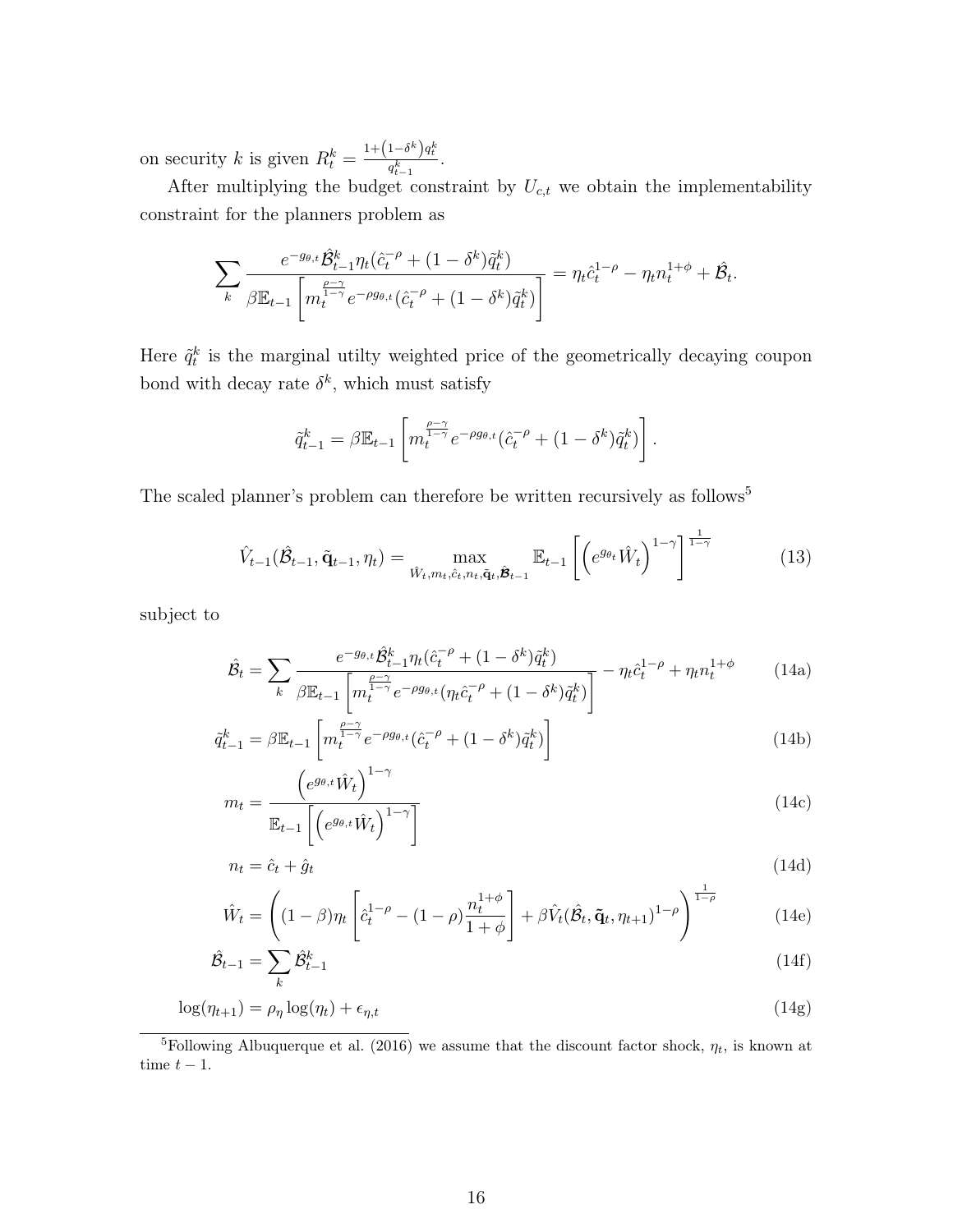In the following section we document the computational techniques we use to solve this Ramsey planner's problem.

#### 4.1 Computational Method

Solving numerically problem 16 is difficult with the conventional numerical techniques because the state space consists of  $K$  endogenous variables. To overcome this curse of dimensionality to adopt the numerical methods developed in Evans (2014) and Bhandari et al. (2017b). Here we briefly outline main ideas behind this approach. Let  $\mu_t$ ,  $\lambda_t$ ,  $\nu_t$ , and  $\xi_t$  be the Lagrange multipliers associated with constraints (14a)-(14d) respectively. Problem (13) is recursive in the effective debt  $\hat{\mathcal{B}}_{t-1}$ , the discount factor shock  $\eta_t$ , and the marginal utility weighted prices of the long maturity bonds  $\tilde{\mathbf{q}}_{t-1}$ . Following Marcet and Marimon (1994), we replace the vector  $\tilde{\mathbf{q}}_{t-1}$  with its co-state  $\lambda_{t-1}$  and search for solutions that are recursive in  $\hat{\mathcal{B}}_{t-1}$  ,  $\lambda_t$   $\eta_t$ . We begin by the separating variables as:

•  $\mathbf{z}_{t-1} \equiv \{\boldsymbol{\lambda}_{t-1}, \eta_t\},\$ 

• 
$$
\mathbf{y}_t \equiv \left\{ \hat{\mathcal{B}}_t, \eta_t, \mathbf{\lambda}_t, \hat{c}_t, n_t, \mathbf{\mathcal{R}}_t, \hat{W}_t, m_t, \nu_t, \xi_t, \mu_t, \hat{V}_{t-1}, \hat{V}_{x,t-1}, \tilde{\mathbf{q}}_{t-1} \right\}
$$

$$
\bullet \mathbf{e}_t \equiv \left\{ \mathbb{E}_{t-1}[\mathcal{R}_t], \mathbb{E}_{t-1}[\mathcal{R}_t \mu_t], \mathbb{E}_{t-1}[W_t^{1-\gamma}], \mathbb{E}_{t-1}[m_t \nu_t] \right\}
$$

•  $\epsilon_t \equiv \{\epsilon_{\theta,t}, \epsilon_{a,t} \epsilon_{n,t}\}.$ 

Here,  $\mathcal{R}_t^k = m_t^{\frac{\rho-\gamma}{1-\gamma}} e^{-\rho g_{\theta,t}} (\eta_t \hat{c}_t^{-\rho} + (1-\delta^k) \tilde{q}_t^k)$  are the effective payoffs for each asset. We stack the first order conditions of the Ramsey problem are listed in Appendix A into the functions  $f, g$  and  $F$  that satisfy

$$
\mathbf{e}_{t-1} = \mathbb{E}_{t-1}[f(\mathbf{y}_t)]. \tag{15a}
$$

$$
g(\mathbf{e}_{t-1}) = 0.\tag{15b}
$$

$$
F(\hat{\mathcal{B}}_{t-1}, \mathbf{z}_{t-1}, \mathbf{y}_t, \mathbf{e}_{t-1}, \mathbf{y}_{t+1}, \hat{\mathcal{B}}_{t-1}, \sigma \boldsymbol{\epsilon}_t) = 0
$$
\n(15c)

In our problem f is given by the definition of  $e_{t-1}$  above, g is given by equation (28) which are the first order conditions with respect to  $\left\{\hat{\mathcal{B}}_{t-1}^k\right\}$ and F is given<br> $k \geq 2$ by the remaining equations  $(20a)-(27)$ . The optimal allocation can be represented by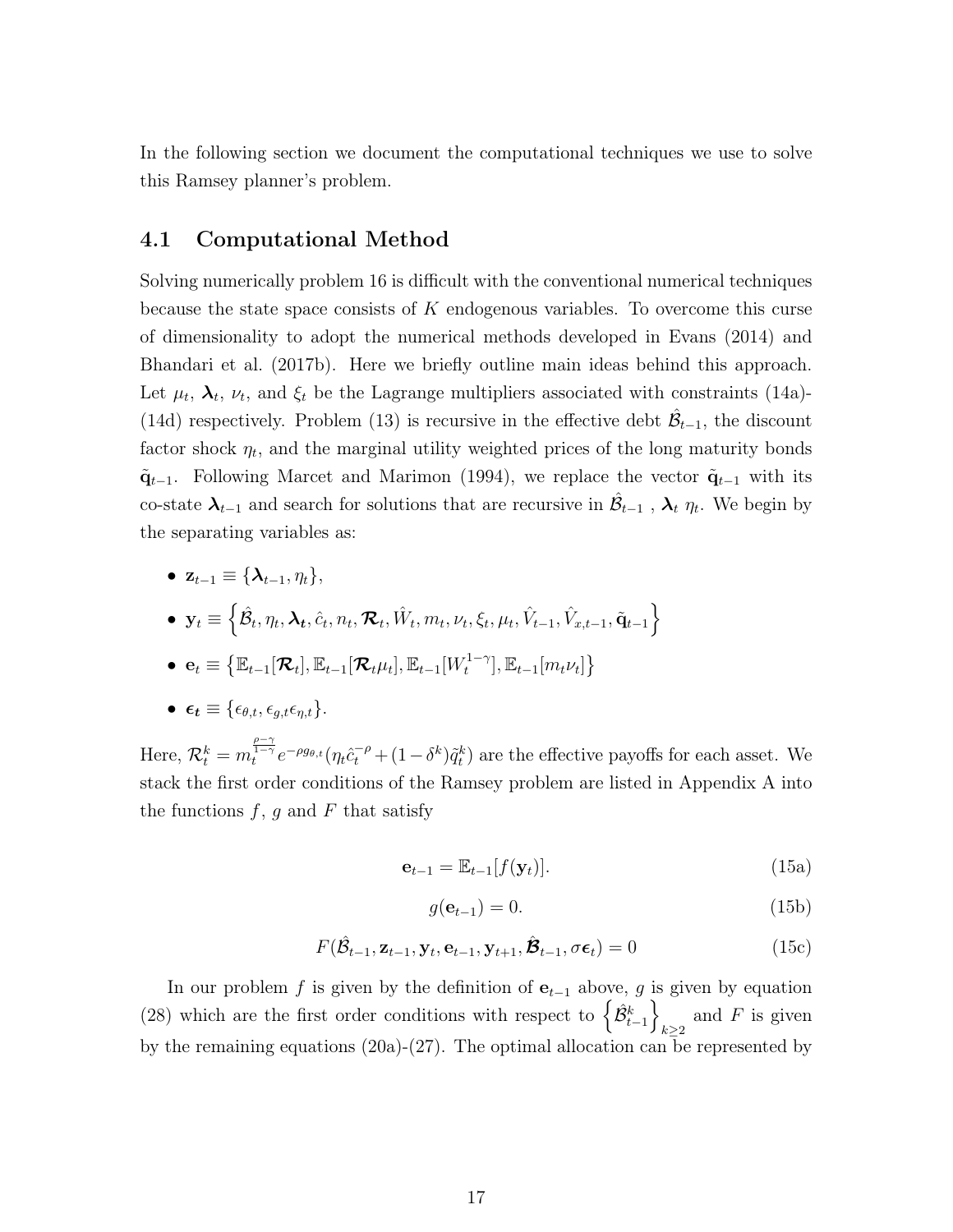functions  $(y, B)$ 

$$
\mathbf{y}_{t} = y(\hat{\mathcal{B}}_{t-1}, \mathbf{z}_{t-1}, \sigma \epsilon_{t} | \sigma)
$$

$$
\hat{\mathbf{B}}_{t-1} = \text{B}(\hat{\mathcal{B}}_{t-1}, \mathbf{z}_{t-1} | \sigma)
$$

that solve the system of equations (15).

We approximate  $(y, B)$  around  $\hat{\mathcal{B}}_{t-1} = \hat{\mathcal{B}}$  and  $\sigma = 0$  using a second order Taylor expansion of the form:

$$
y(\hat{\mathcal{B}}_{-}, z_{-}, \sigma\epsilon | \sigma) = \bar{\mathbf{y}}(\hat{\mathcal{B}}_{-}) + y_{\mathbf{z}}(\hat{\mathcal{B}}_{-})(\mathbf{z}_{-} - \bar{\mathbf{z}}) + y_{\epsilon}(\hat{\mathcal{B}}_{-})\sigma\epsilon + \frac{1}{2} \left( y_{\mathbf{z}\mathbf{z}}(\hat{\mathcal{B}}_{-})(\mathbf{z}_{-} - \bar{\mathbf{z}})(\mathbf{z}_{-} - \bar{\mathbf{z}}) + 2y_{\mathbf{z}\epsilon}(\hat{\mathcal{B}}_{-})(\mathbf{z}_{-} - \bar{\mathbf{z}})\sigma\epsilon + y_{\epsilon\epsilon}(\hat{\mathcal{B}}_{-})\sigma\epsilon\sigma\epsilon + y_{\sigma\sigma}(\hat{\mathcal{B}}_{-})\sigma^{2} \right) + \mathcal{O}(\sigma^{3})
$$
  
\n
$$
\equiv \check{y}(\mathcal{B}_{-}, z_{-}, \sigma\epsilon_{t} | \sigma) + \mathcal{O}(\sigma^{3})
$$
\n(16)

and

$$
B(\hat{\mathcal{B}}_{-}, z_{-}|\sigma) = \bar{\mathcal{B}}(\hat{\mathcal{B}}_{-}) + B_{z}(\hat{\mathcal{B}}_{-})(z_{-} - \bar{z}) + B_{\sigma}(\hat{\mathcal{B}}_{-})\sigma + \mathcal{O}(\sigma^{2})
$$
  

$$
\equiv \tilde{B}(\hat{\mathcal{B}}_{-}, z_{-}|\sigma) + \mathcal{O}(\sigma^{2}).
$$
 (17)

Here  $\bar{\mathbf{y}}(\hat{\mathcal{B}}_{-})$  satisfies  $\bar{y} = y(\hat{\mathcal{B}}_{-}, \bar{z}(\hat{\mathcal{B}}_{-}), 0 | 0), \ \bar{z}(\hat{\mathcal{B}}_{-}) = I_{\bar{y}}^{z} \bar{y}(\hat{\mathcal{B}}_{-})$  where  $I_{\bar{y}}^{z}$  is a matrix that selects variables **z** from the vector **y**, and  $\vec{\mathcal{B}}(\hat{\mathcal{B}}_{-}) = \lim_{\sigma \to 0} B(\hat{\mathcal{B}}_{-}, \bar{z}(\hat{\mathcal{B}}_{-})|\sigma)$ . The remaining coefficients are derivatives of y and B evaluated at the non-stochastic steady state associated with  $\hat{\mathcal{B}}_{t-1} = \hat{\mathcal{B}}_{-}$  and  $\sigma = 0$ .

The immediate hurdle in applying a perturbation method for problem with portfolio choice is that at  $\sigma = 0$ , all assets earn the same returns and so  $\mathcal{B}(B^-)$  is not pinned down when solving for non stochastic steady state. Furthermore all the derivative terms in expansion (16) and (17) are evaluated at  $\hat{\mathcal{B}}_{t-1} = \hat{\mathcal{B}}_{-}$  and  $\sigma = 0$  and implicitly depend on the choice of the steady state portfolio  $\vec{B}(\hat{\beta})$ . To see this notice that non-stochastic steady state Ramsey plan,  $\bar{y}(\hat{B}^-)$ , can be found by solving the system of equations

$$
F(\hat{\mathcal{B}}_{-}, I_{\hat{y}}^* \bar{\mathbf{y}}, f(\bar{\mathbf{y}}), \bar{\mathbf{y}}, \hat{\mathbf{B}}, 0) = 0
$$
\n(18)

for any choice of  $\hat{\mathcal{B}}$ , and the function g given by (15b) will be identically 0 when  $\sigma=0.$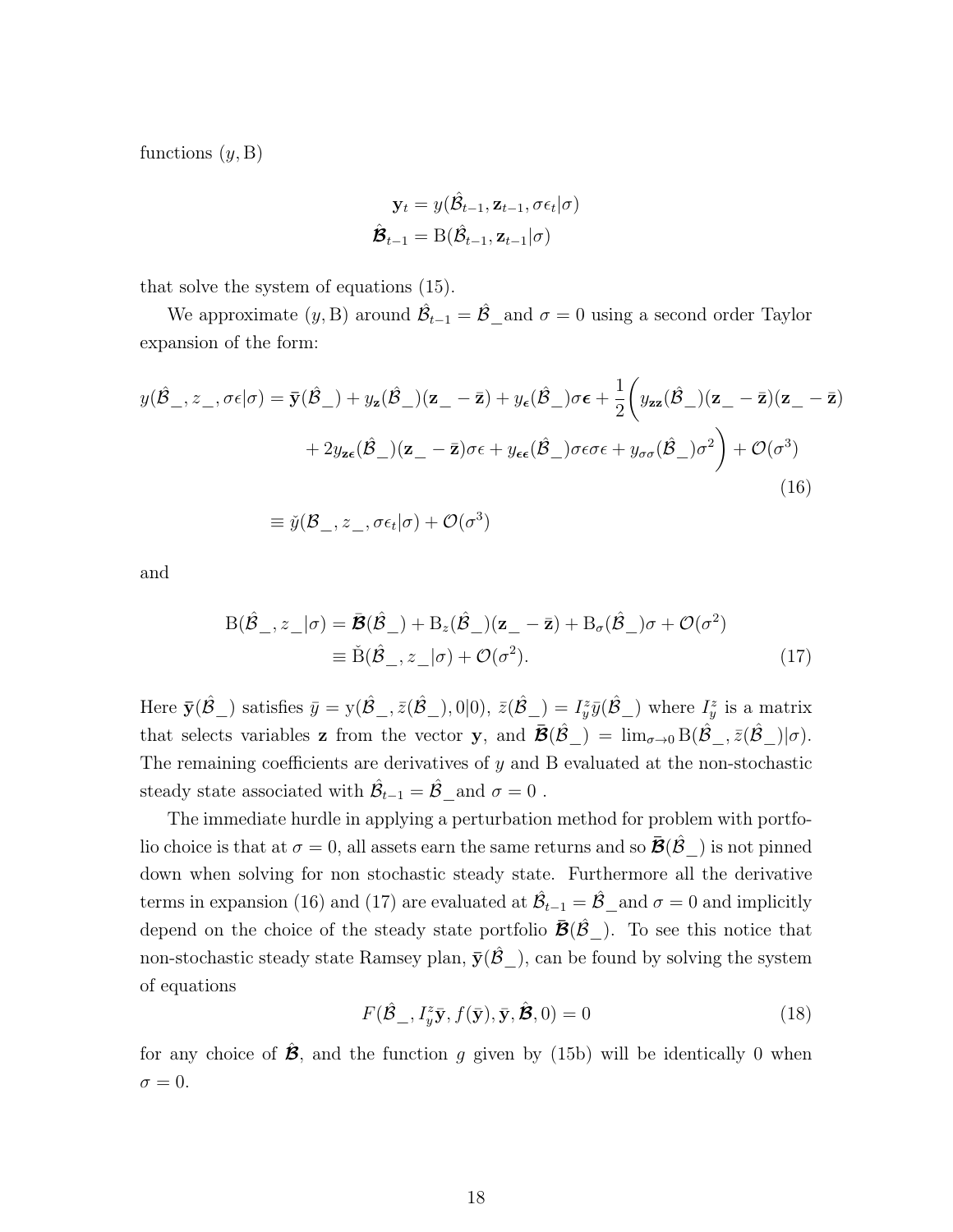In the appendix, we show that with sufficient smoothness of y and B, that  $\mathcal{B}(B^-)$ must solve the non-linear equation

$$
g_e \mathbb{E}\left[f_{yy}(\mathbf{y}_e \epsilon, \mathbf{y}_e \epsilon)\right] = 0,\tag{19}
$$

where  $y_{\epsilon}$  implicitly depends on the choice of  $\bar{\mathcal{B}}$ . A special feature of (19) is that only the first order derivatives of y are required to determine  $\vec{\mathcal{B}}$ . In the same spirit we can show a corresponding result for  $B_z$  and  $B_{\sigma}$  that says that they satisfy a linear equation which depends on only second order derivatives of y.

Using these insights we proceed along the following steps

- 1. Given current scaled effective debt,  $\hat{\mathcal{B}}_{t-1}$  and states  $\mathbf{z}_{t-1}$ , obtain  $\bar{y}$  and  $\bar{\mathcal{B}}$  by solving (18) and (19).
- 2. Use total differentiation of equations (15)around  $(\bar{y}, \bar{\mathcal{B}})$  to solve for the remaining derivatives in (16) and (17) following the Appendix.
- 3. Use expansions in (16) and (17) to simulate the policy rules for one period and obtain  $y_t$ .
- 4. Restart from 1 with a new level of effective debt  $\hat{\mathcal{B}}_t$  and states  $\mathbf{z}_t$ .

A sample path for the optimal Ramsey allocation is then simulated by repeating steps 1-4 until a desired simulation length has been reached.

## 5 Quantitative analysis

### 5.1 Calibration

We now turn to the quantitative analysis of the optimal portfolio in a calibrated economy. Our strategy is to choose parameters that describe preferences and shocks so that our model economy with a tax policy  $\tau_t = \overline{\tau}$  produces moments that match the patterns in returns that we outlined in the previous section along with other business cycle facts for the US. After estimating these parameters we compute the Ramsey allocation.<sup>6</sup>

 $6$ We have experimented with several tax rules, for example specifications where tax rates depend on output growth, expenditures and debt levels. We estimated these specifications using observed average marginal tax rates as in Barro and Redlick (2011). Our parameter estimates for preferences and shocks are not too sensitive to what tax rules we use.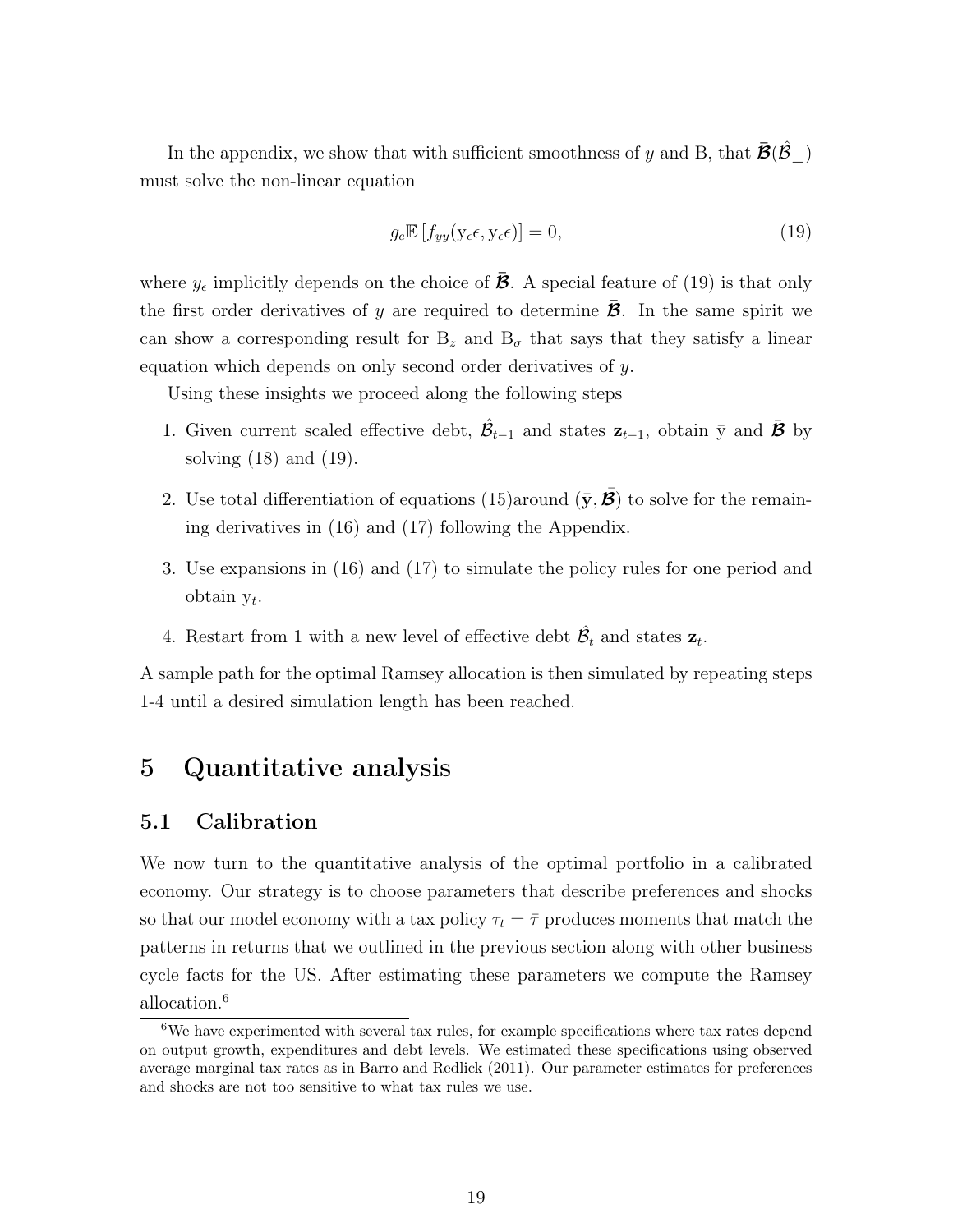The stochastic process for the shocks is parameterized as

$$
\log \frac{\theta_t}{\theta_{t-1}} = g_{\theta,t}, \quad \log \frac{g_t}{\theta_t} = \hat{g}_t
$$

and

$$
\begin{bmatrix} g_{\theta,t} \\ \hat{g}_t \\ \log \eta_t \end{bmatrix} = \mu + A \begin{bmatrix} g_{\theta,t-1} \\ \hat{g}_{t-1} \\ \log \eta_{t-1} \end{bmatrix} + \Sigma \begin{bmatrix} \epsilon_{\theta,t} \\ \epsilon_{g,t} \\ \epsilon_{\eta,t} \end{bmatrix}
$$

We restrict A so that  $g_{\theta,t}$  and  $\hat{g}_t$  are serially uncorrelated after conditioning on  $\{\eta_j\}_{j=0}^t$ .<sup>7</sup> We use  $K=2$  and set  $\delta^2=0.2$  capturing a maturity of the 5 year bond.<sup>8</sup>

We estimate  $\beta$ ,  $\gamma$ ,  $\rho$ ,  $\phi$  along with  $\mu$ ,  $A$ ,  $\Sigma$  using a simulated method of moments procedure. Our target moments are listed in table IV. For a given choice of parameters we simulate 10,000 samples of length 50 and compute a distance metric that weights all the moments equally, with the caveat that deviations of means and standard deviations from the targets are measured as percent deviation. Our model fit is described in "Model" column of table IV. The underlying estimates are in table III.

Our estimation favors the Epstein-Zin specification with fairly persistent and large discount rate shocks. We find a large risk aversion around 23 and IES of 3. The model replicates excess returns on long bond and correlation patterns in returns and output growth, expenditures.

### 5.2 Results

In this section we describe the optimal portfolio management for the government. There are two central findings: (a) the optimal portfolio is long in both the short maturity asset and the long long maturity asset with about equal shares, and (b) there is little re-balancing of the portfolio in response to shocks.

Figure IV plots the portfolio holdings in the short and the long maturity bond respectively as a function of the debt to gdp ratio. The share of the total debt in the

<sup>7</sup>This implies that 
$$
\mu = \begin{bmatrix} \mu_{\theta} \\ \bar{g} \\ 0 \end{bmatrix}
$$
,  $A = \begin{bmatrix} 0 & 0 & 0 \\ 0 & 0 & 0 \\ 0 & 0 & \rho_{\eta} \end{bmatrix}$  and  $\Sigma = \begin{bmatrix} \sigma_{\theta} & 0 & \sigma_{\eta\theta} \\ 0 & \sigma_g & \sigma_{\eta g} \\ \sigma_{\eta\theta} & \sigma_{\eta g} & \sigma_{\eta} \end{bmatrix}$   
<sup>8</sup>W<sub>2</sub> shows two long regions

We chose a two bond specification as this is the most transparent model of maturity management. 5 year bonds are chosen as these are the longest bonds for which Fama-Bliss data is available. Our numerical methods extend straightforwardly to the porfolio problems with more bonds, or with bonds of finite maturity.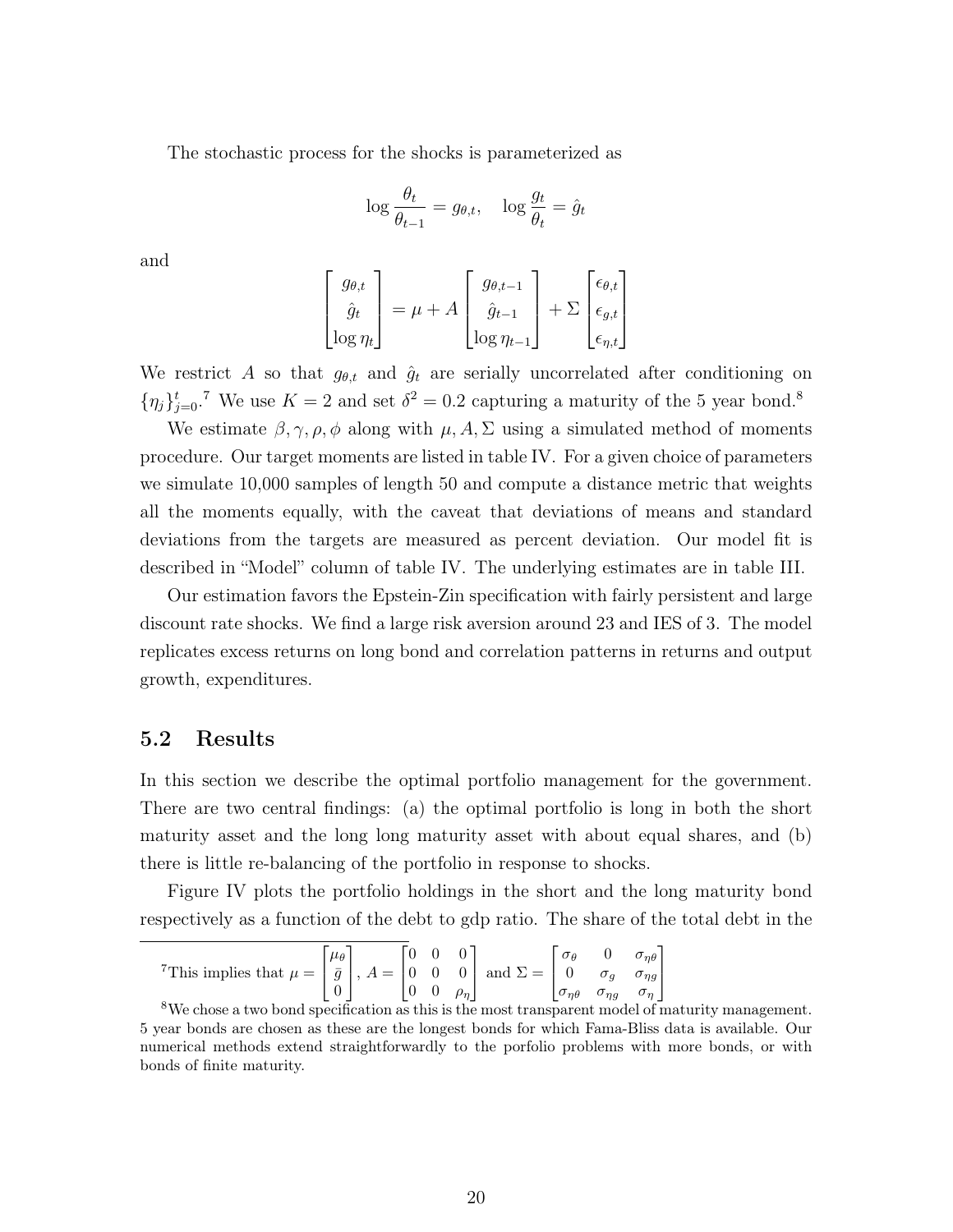| Parameters                      | Values      |
|---------------------------------|-------------|
| Preferences:                    |             |
| β                               | 0.98        |
| φ                               | 2           |
| $\rho, \gamma$                  | 0.29, 23.22 |
|                                 |             |
| Shocks:                         |             |
| $\bar{g}, \sigma_q$             | 0.4, 0.023  |
| $\mu_\theta \sigma_\theta$      | 0.015, 0.02 |
| $\rho_\eta, \sigma_\eta$        | 0.98, 0.03  |
| $\sigma_{nq}, \sigma_{n\theta}$ | 0.21, 0.03  |

|  |  | Table III: Estimated parameters |
|--|--|---------------------------------|
|--|--|---------------------------------|

| Holding period returns                                                                   | Data                                                 | Model                                                | Macro quantities                                                                                                     | Data                                               | Model                                            |
|------------------------------------------------------------------------------------------|------------------------------------------------------|------------------------------------------------------|----------------------------------------------------------------------------------------------------------------------|----------------------------------------------------|--------------------------------------------------|
| mean 1 yr bond<br>mean 5 yr bond<br>std 1 year bond<br>std. 5 year bond<br>corr 1yr, 5yr | $1.63\%$<br>$2.85\%$<br>$2.61\%$<br>$6.42\%$<br>0.66 | $1.39\%$<br>$2.40\%$<br>$3.14\%$<br>$4.00\%$<br>0.80 | mean output growth<br>std. output growth<br>mean exp. output ratio<br>std govt. exp growth<br>corr output, govt. exp | $1.50\%$<br>$2.31\%$<br>17.00%<br>4.17%<br>$-0.06$ | $1.50\%$<br>2.32\%<br>16.00%<br>$4.11\%$<br>0.00 |
| corr $1/5$ yr, output growth<br>corr $1/5$ yr, govt. exp growth                          | 0.04, 0.02<br>0.11, 0.15                             | 0.02, 0.03<br>0.09.0.13                              | Frisch elasticity                                                                                                    |                                                    | 0.5                                              |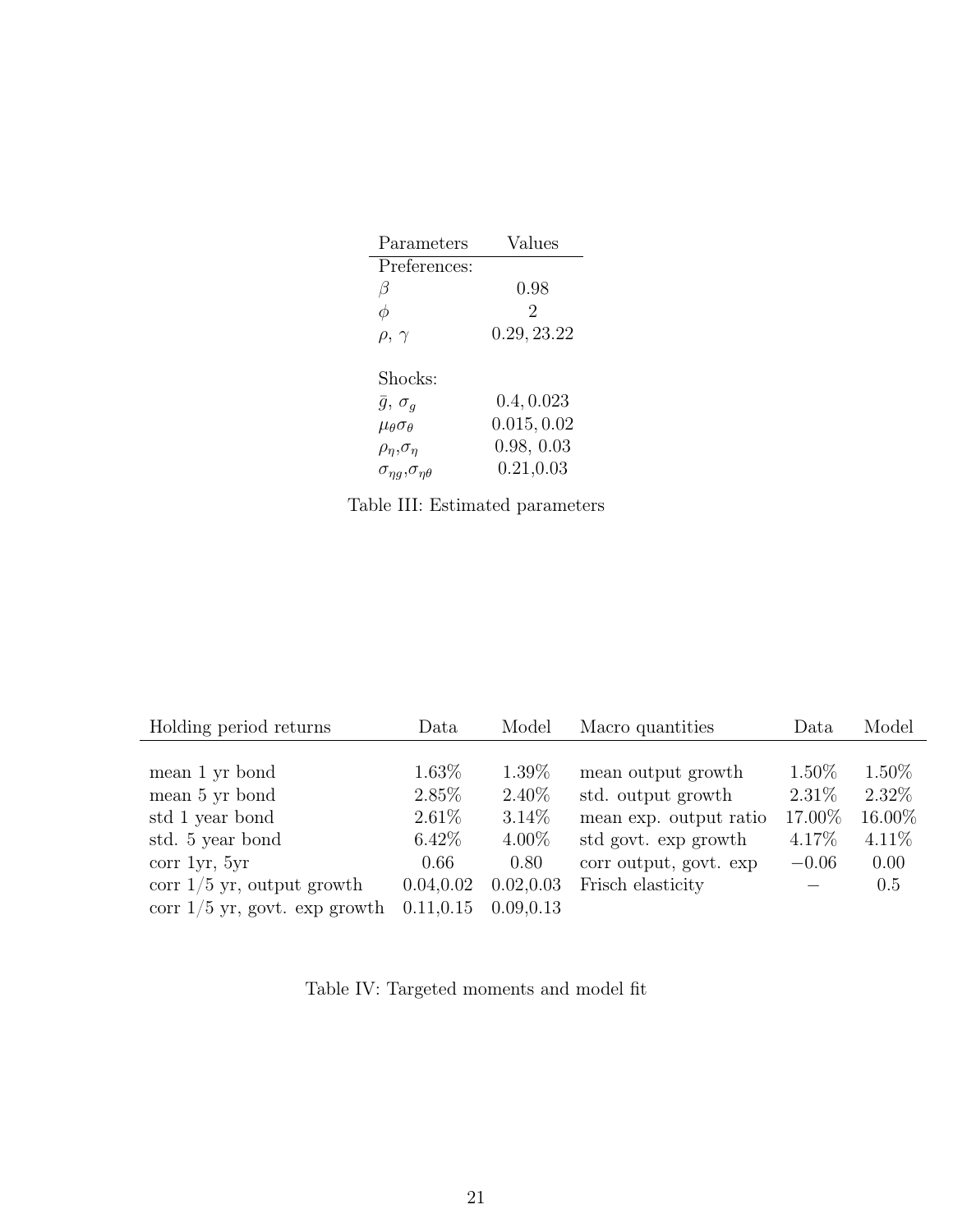

Figure II: Percentage of total debt held in the short maturity bond and the long maturity bond.

long maturity bond ranges between 46% and 58% as we vary debt between 30% and 120% of output.

The key intuition for why we get such a portfolio comes from the workings of formula 11. The returns induced by the optimal allocations retain the patterns of returns in the data, i.e., they are volatile and uncorrelated with shocks that drive the primary deficits. A portfolio with large holdings especially in the long maturity has an disadvantage of exposing the governments budget constraint to large fluctuations in returns induced by discount factor shocks. Hence it is optimal to hold moderate positions. Furthermore, the returns on the long maturity bonds are negatively correlated with marginal utility of consumption. This implies that the volatility of effective returns is lower than the volatility of returns for the long bond and larger for the short bond. Through the lens of effective returns, the two securities are more alike in their variability and this feature is reflected in the approximately  $50 - 50$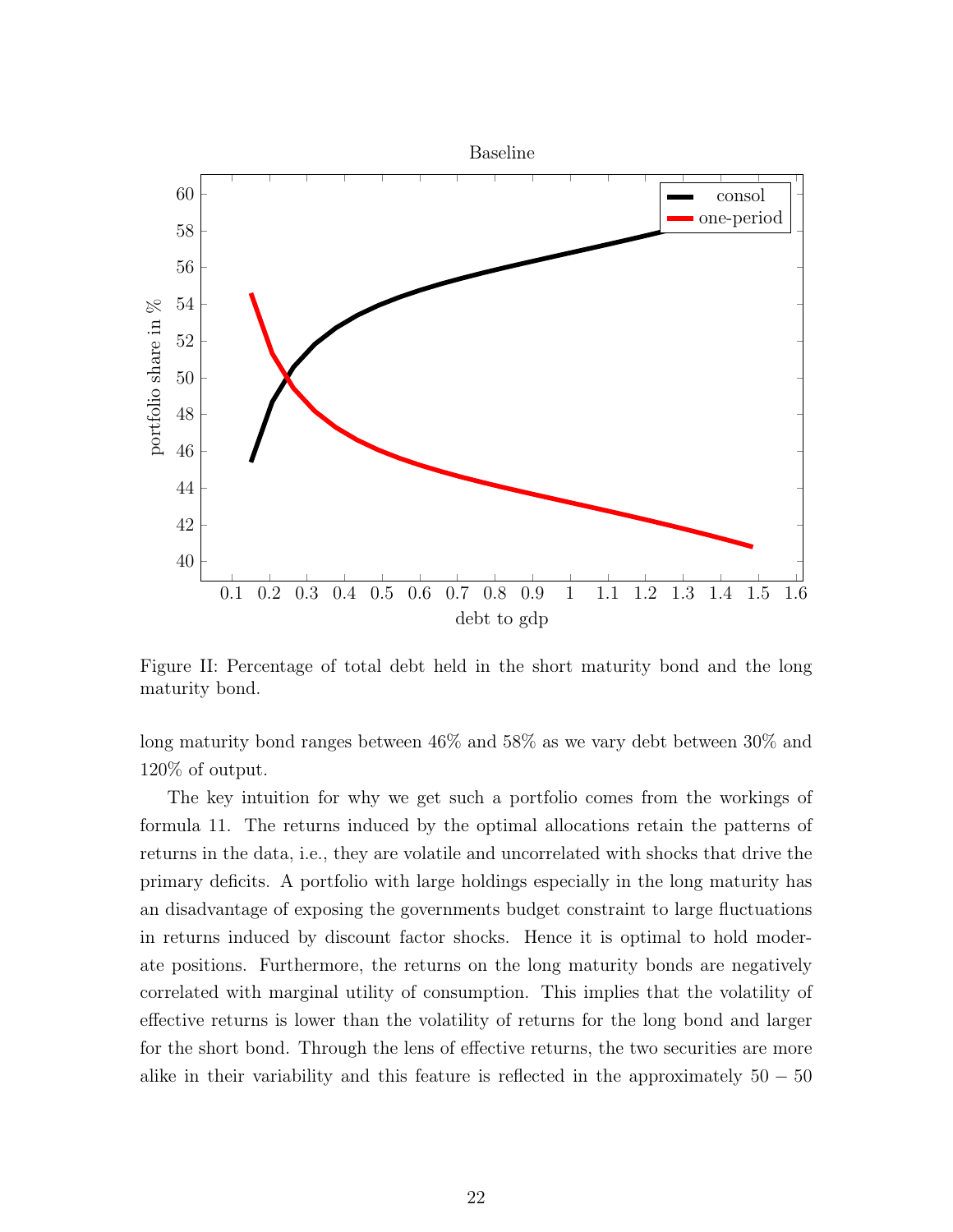share that the optimal portfolio displays.

Next we turn to how the portfolios are re-balanced in response to shocks. In figure III we plot the impulse response of total debt, share of the total debt in the long maturity and tax rate to a one standard deviation shock to  $\epsilon_{\theta}$ ,  $\epsilon_{g}$  and  $\epsilon_{\eta}$ . We see that the portfolio is fairly stable in response to all these shocks. For example, after a 2% increase productivity growth, the government reduces debt to gdp ratio by 1.5%, with almost no change in the portfolio structure. Secondly, for all shocks tax rates are fairly smooth but not constant. This is because with two assets, the planner cannot implement the complete markets allocation.

#### 5.2.1 Comparison to conventional RBC models

The stochastic process for productivity and expenditure shocks in our model as well as parameters of the Frisch elasticity of labor supply and the IES are very similar to those typically used in the Ramsey models, such as Chari et al. (1994), Buera and Nicolini (2004), Schmitt-Grohe and Uribe (2004), Farhi (2010), Faraglia et al. (2012). The crucial difference is that in our model risk aversion is not equal to the IES, and a substantial fluctuation in asset returns are driven by shocks orthogonal to short run productivity and expenditure shocks. The conventional parameterizations can be captured in our model by setting  $\gamma = \rho$  and  $\sigma_{\eta} = 0$ . In this section we contrast our findings with those obtained under such calibrations. We refer to our model specification as the "baseline calibration" and a version in which we set  $\gamma = \rho = 2$  and  $\sigma_{\eta} = 0$  as the "RBC calibration". This will also help to explain why our conclusions about portfolio management differ from those in Buera and Nicolini (2004), Faraglia et al. (2012) or Debortoli et al. (2016 forthcoming).

In figure IV, we overlay the optimal portfolio as a function of the debt to gdp ratio for the RBC calibration on top of the graph for the baseline calibration. The optimal portfolio now is about 10 to 20 times larger with large long positions in the 5 yr bond and offsetting short positions in the one year bond. In figure V we plot the impulse responses for the RBC calibration and compare them to the baseline calibration. The top panel of figure V shows that in response to a 2% increase in productivity, the response of total debt and tax rates is similar across both settings but the response of the portfolio holdings are about 10 times larger in the RBC calibration.

The reason behind the dramatic differences in portfolio positions can be inferred from table V where we compare the covariance matrix of effective returns and the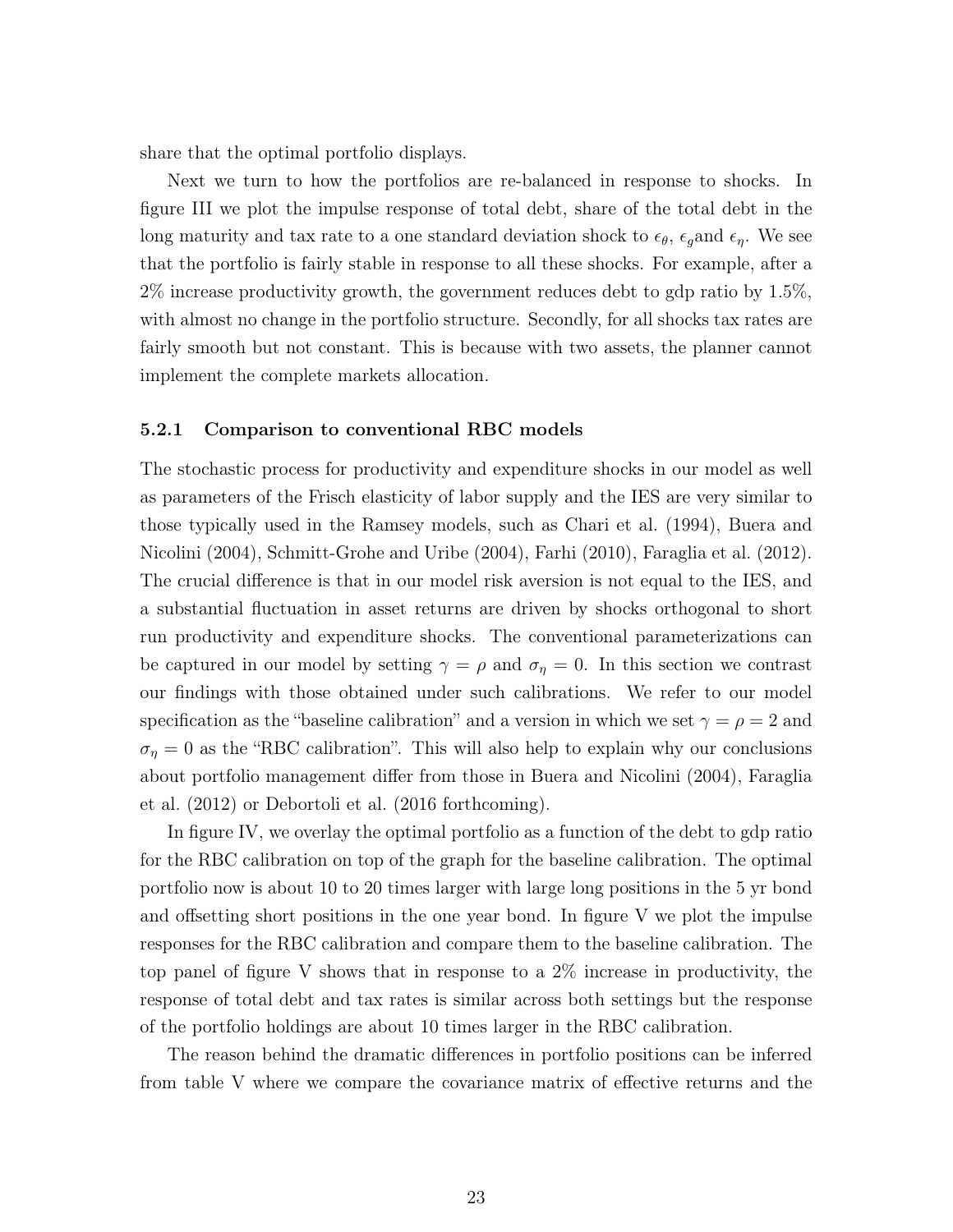

Figure III: Impulse response functions for baseline calibration for a one standard deviation shock to  $\epsilon_{\theta}, \epsilon_{g}, \epsilon_{\eta}$  respectively. The units on the y-axis are in percentage points.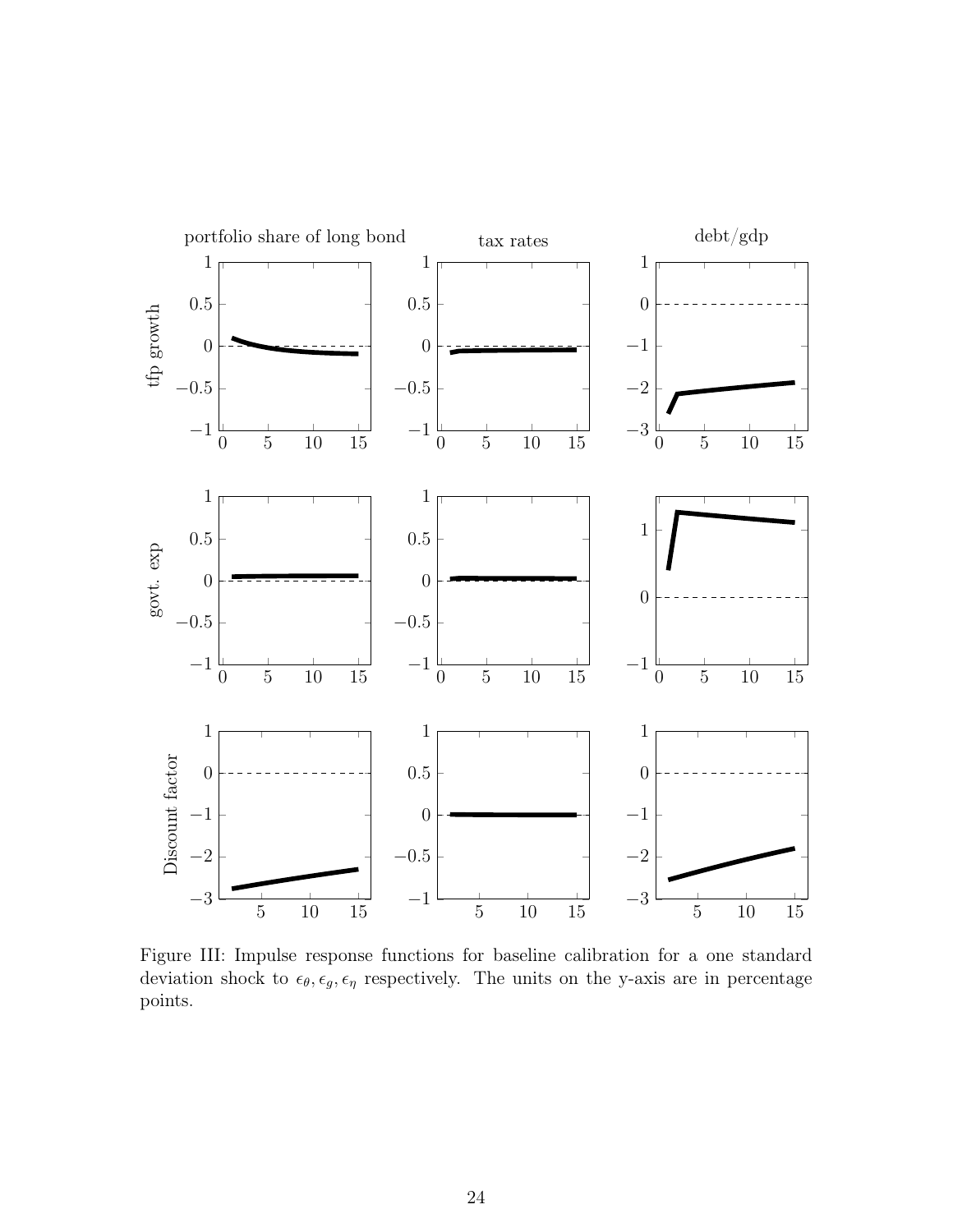

Figure IV: Percentage of total debt held in the short maturity bond and the long maturity bond for the baseline calibration (solid lines) and the CRRA-no discount factor shocks specification (dashed lines)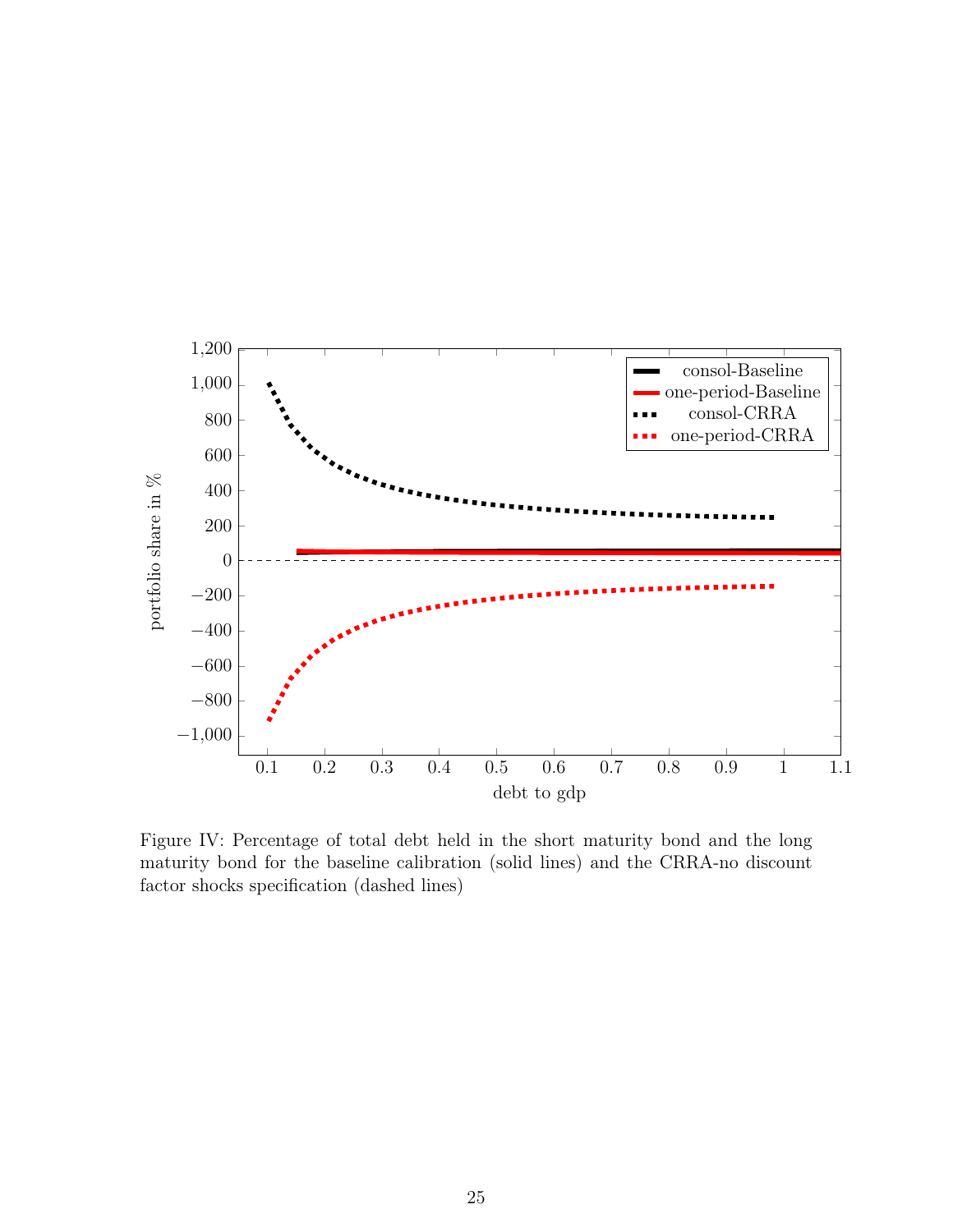

Figure V: Impulse response functions for CRRA-no discount factor shock specification (dashed) and baseline calibration (solid) for a one standard deviation shock to  $\epsilon_{\theta}$ ,  $\epsilon_{g}$ respectively. The units on the y-axis are in percentage points.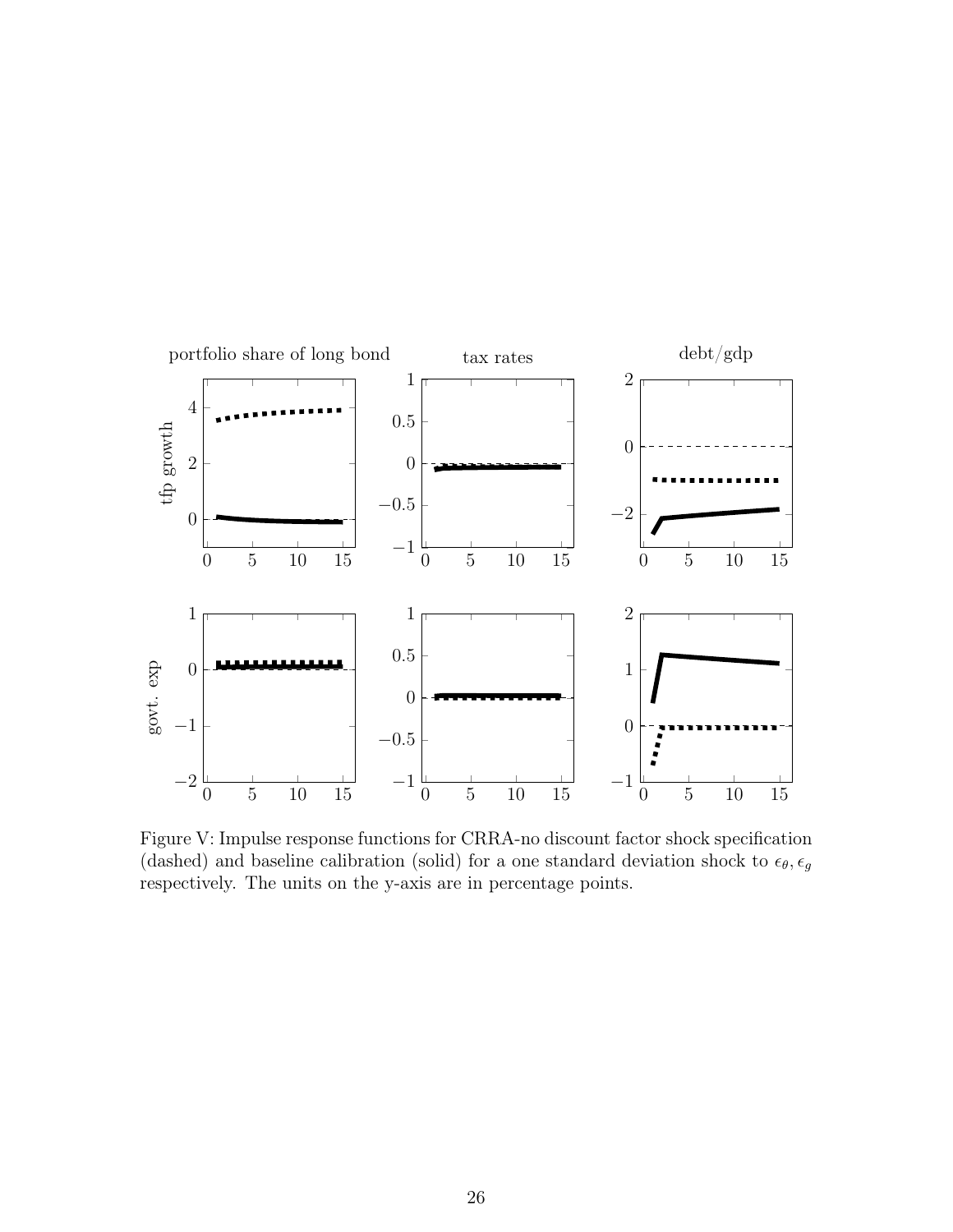| Baseline Calibration | short<br>bond | long<br>bond | deficits | RBC<br>Calibration | short<br>bond | long<br>bond | deficits |
|----------------------|---------------|--------------|----------|--------------------|---------------|--------------|----------|
| short bond           | 75.01         | 69.59        | 6.58     | short bond         | 1.01          | 0.24         | 4.22     |
| long bond            | 69.59         | 71.07        | 3.49     | long bond          | 0.24          | 0.05         | 0.97     |
| deficits             | 6.58          | 3.49         | 20.12    | deficits           | 4.22          | 0.97         | 42.83    |

Table V: Covariance matrix of effective returns and innovations to present value of effective primary deficits

present value of effective deficits across both calibrations. Compared to the baseline calibration, the RBC calibration features both a lower volatility of effective returns and a much greater correlation of effective returns with innovations to the present value of effective deficits. This higher correlation provides the planner a much greater ability to hedge innovations to the present value of deficits. For instance, in figure V, the volatility of tax rates and debt is much lower in the RBC calibration relative to the baseline calibration. Combined with low volatility of returns, the RBC planner necessarily has to take much larger portfolio positions in order to achieve this hedging.

## 6 Conclusion

In this paper we revisit the predictions of Ramsey models for optimal management of government portfolios. For a range of settings, we show that the covaraince of marginal utility adjusted or effective returns with primary deficits is a key determinant of the portfolio structure. Using US data on bond prices, we document that holding period returns on bonds are volatile and have low correlation with macro aggregates like output growth, primary deficits etc. We adopt the lessons from the asset pricing literature and use recursive preference and richer shocks processes with the goal of studying optimal policy in a setting that is consistent with observed returns. We find that the optimal portfolio loads evenly on short and long maturities and is fairly stable with respect to business cycle shocks. A byproduct of our analysis is a computational method allows for fast and reliable solutions for Ramsey models with arbitrarily rich asset markets.

Our point of departure is a body of work that dealt with this topic in canonical Real Business Cycle type settings which feature expected utility preferences and exogenous fluctuations in productivity or government purchases. A common pre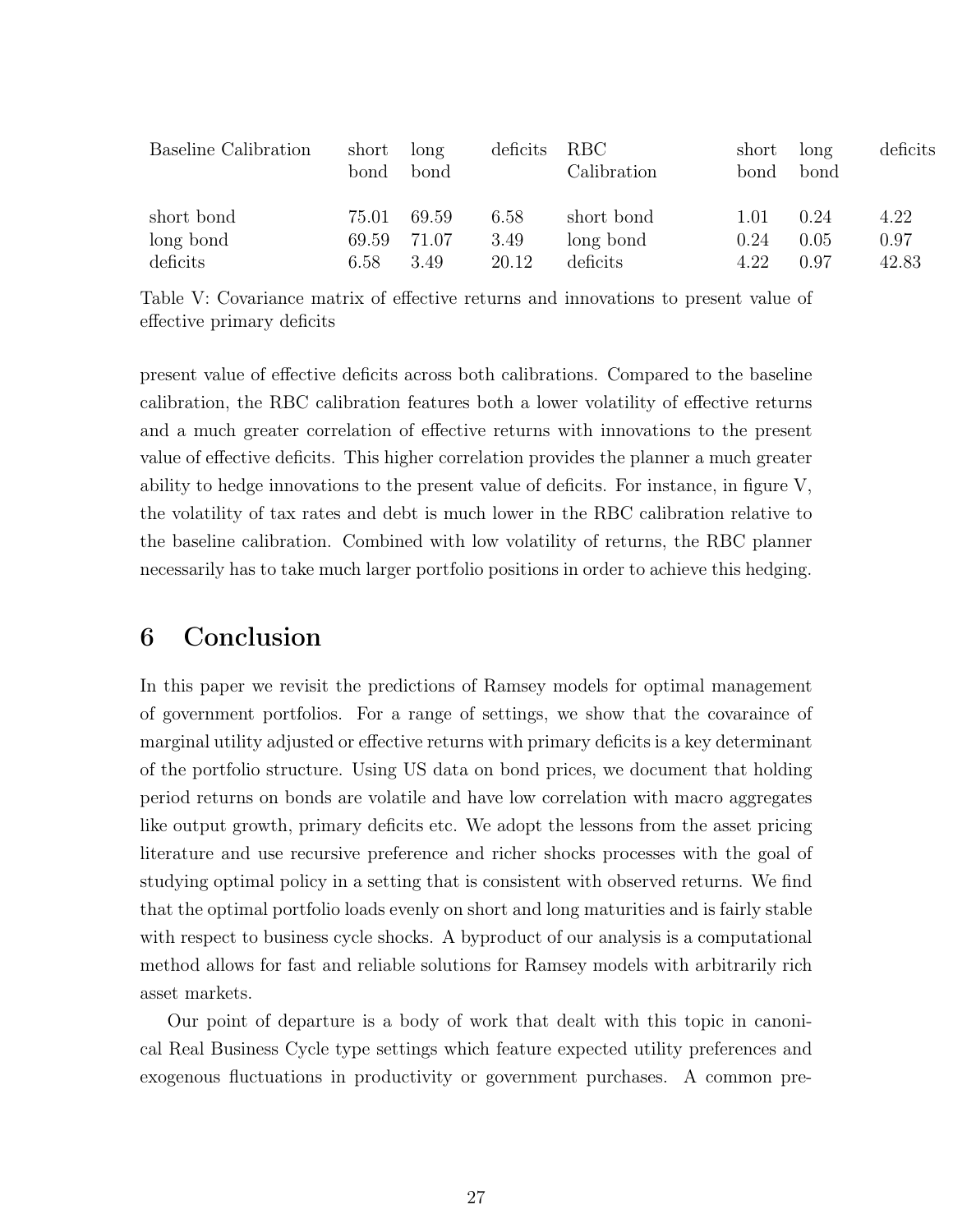scription from these models is for the government to issue large amounts of debt in the long maturities with offsetting positions in the shorter maturities. Furthermore, these models also suggest that the government should actively re-balance its portfolios. We show that the failure of RBC models to match bond returns and more generally dynamics of risk premia is exactly what drives their implications about portfolio management.

A natural extension to our exercise is to allow for inflation and study joint portfolio and monetary policy in the direction of Lustig et al. (2008). We leave this for future work.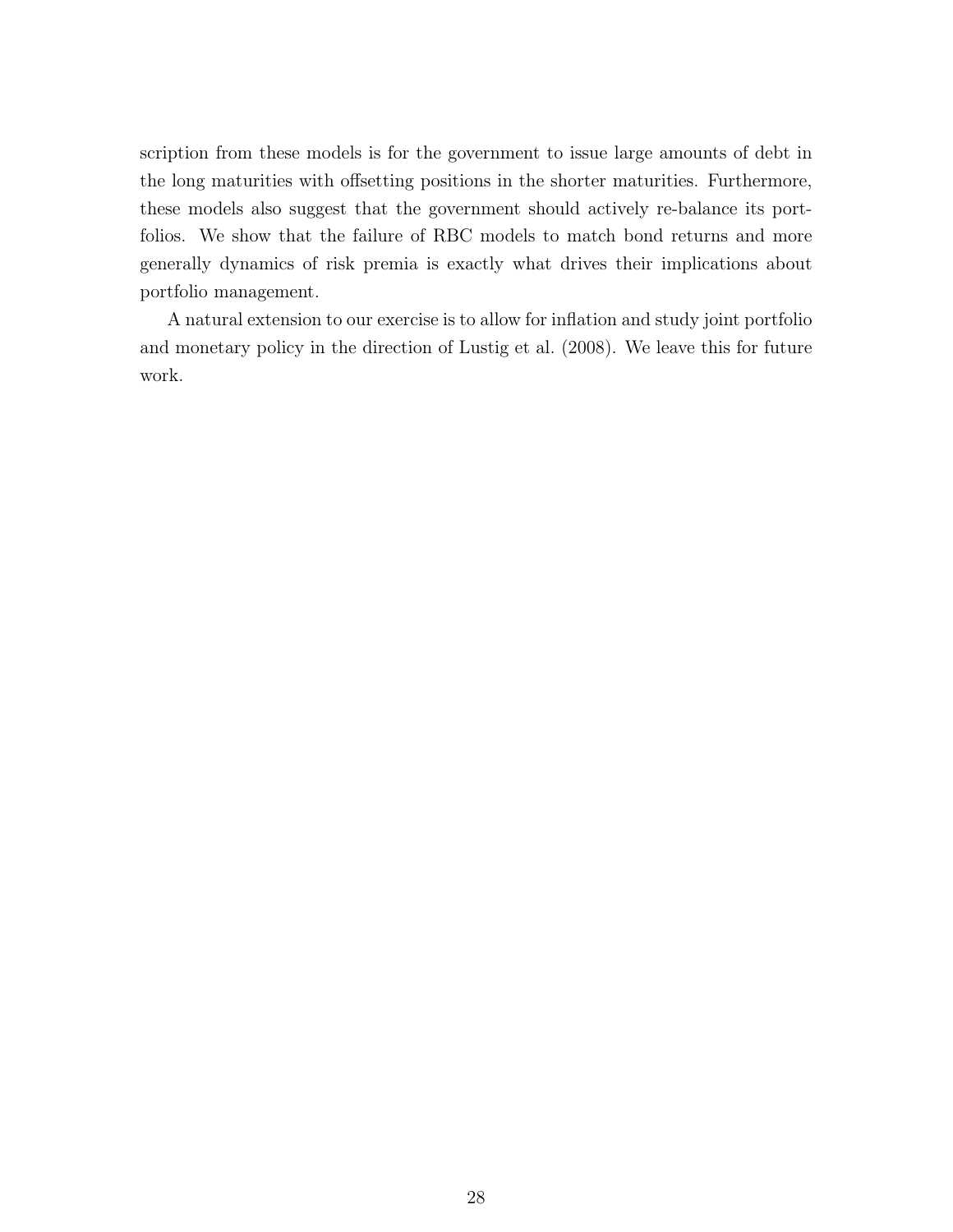# References

- Albuquerque, Rui, Martin Eichenbaum, Victor Luo, and Sergio Rebelo. 2016. "Valuation Risk and Asset Pricing." The Journal of Finance, 71(6): 2861– 2904.
- Angeletos, George-Marios. 2002. "Fiscal Policy with Noncontingent Debt and the Optimal Maturity Structure." The Quarterly Journal of Economics, 117(3): 1105– 1131.
- Bansal, Ravi, and Ivan Shaliastovich. 2013. "A Long-Run Risks Explanation of Predictability Puzzles in Bond and Currency Markets." Review of Financial Studies, 26(1): 1–33.
- **Barro, Robert J.** 1979. "On the Determination of the Public Debt." *Journal of* Political Economy, 87(5): 940–971.
- Barro, Robert J., and Charles J. Redlick. 2011. "Macroeconomic Effects From Government Purchases and Taxes." *Quarterly Journal of Economics*, 126(1): 51– 102.
- Bhandari, Anmol, David Evans, Mikhail Golosov, and Thomas Sargent. 2017a. "Fiscal Policy and Debt Management with Incomplete Markets." *Quarterly* Journal of Economics.
- Bhandari, Anmol, David Evans, Mikhail Golosov, and Thomas Sargent. 2017b. "Optimal Fiscal-Monetary Policy with Redistribution." working paper, University of Oregon.
- **Bohn, Henning.** 1990. "Tax Smoothing with Financial Instruments." The American Economic Review, 80(5): 1217–1230.
- Buera, Francisco, and Juan Pablo Nicolini. 2004. "Optimal Maturity of Government Debt without State Contingent Bonds." Journal of Monetary Economics, 51(3): 531–554.
- Campbell, John Y. 1995. "Some Lessons from the Yield Curve." Journal of Economic Perspectives, 9(3): 129–152.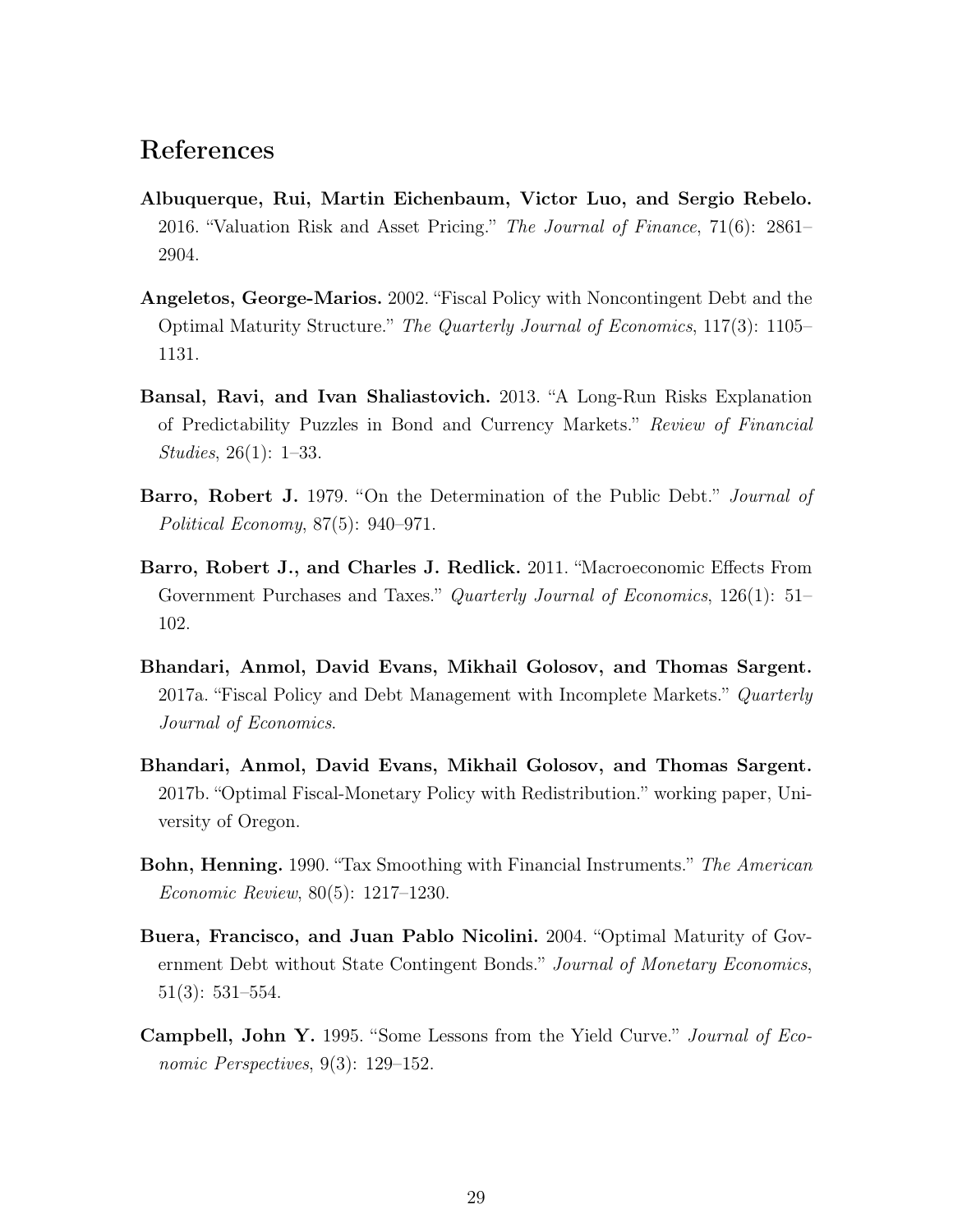- Campbell, John Y., and John Cochrane. 1999. "Force of Habit: A Consumption-Based Explanation of Aggregate Stock Market Behavior." Journal of Political Econ $omy, 107(2): 205-251.$
- Campbell, John Y., and Robert J. Shiller. 1991. "Yield Spreads and Interest Rate Movements: A Bird's Eye View." Review of Economic Studies, 58(3): 495– 514.
- Chari, V V, Lawrence J Christiano, and Patrick J Kehoe. 1994. "Optimal Fiscal Policy in a Business Cycle Model." Journal of Political Economy, 102(4): 617–652.
- Cochrane, John H., and Monika Piazzesi. 2005. "Bond Risk Premia." American Economic Review, 95(1): 138–160.
- Debortoli, Davide, Ricardo Nunes, and Pierre Yared. 2016 forthcoming. "Optimal Time-Consistent Government Debt Maturity." Quaterly Journal of Economic.
- Devereux, Michael B., and Alan Sutherland. 2011. "Country Portfolios In Open Economy Macro-Models." Journal of the European Economic Association, 9(2): 337–369.
- Epstein, Larry G, and Stanley E Zin. 1989. "Substitution, Risk Aversion, and the Temporal Behavior of Consumption and Asset Returns: A Theoretical Framework." Econometrica, 57(4): 937–969.
- Evans, David. 2014. "Optimal Taxation with Persistent Idiosyncratic Investment Risk." working paper, University of Oregon.
- Fama, Eugene F, and Robert R Bliss. 1987. "The Information in Long-Maturity Forward Rates." American Economic Review, 77(4): 680–692.
- Faraglia, Elisa, Albert Marcet, and Andrew Scott. 2012. "Dealing with Maturity : Optimal Fiscal Policy with Long Bonds."
- Farhi, Emmanuel. 2010. "Capital Taxation and Ownership When Markets Are Incomplete." Journal of Political Economy, 118(5): 908–948.
- Guu, Sy-Ming, and Kenneth L. Judd. 2001. "Asymptotic methods for asset market equilibrium analysis." Economic Theory, 18(1): 127–157.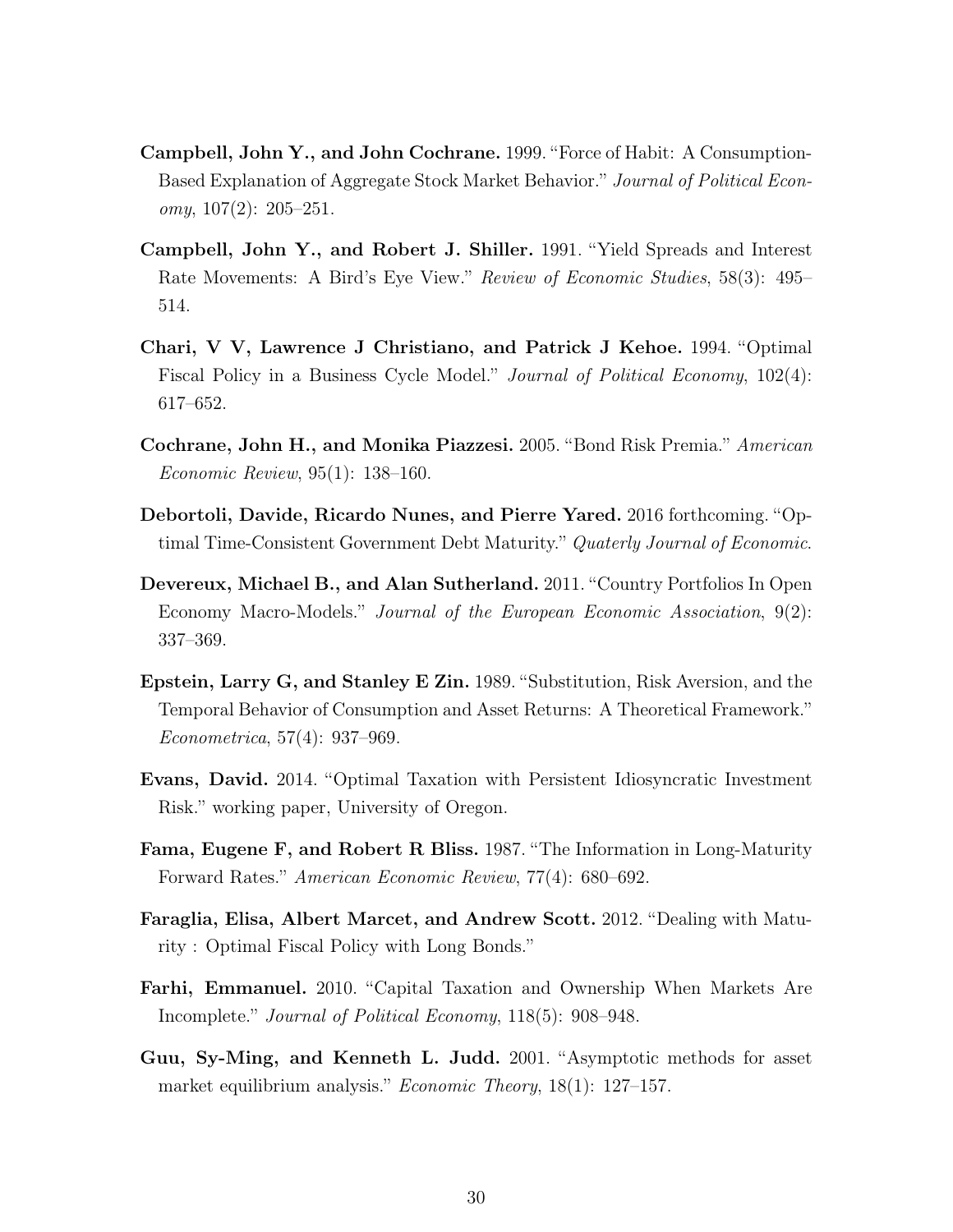- Hansen, Lars Peter, and Ravi Jagannathan. 1991. "Implications of Security Market Data for Models of Dynamic Economies." Journal of Political Economy, 99(2): 225–262.
- Hansen, Lars Peter, and Kenneth J Singleton. 1982. "Generalized Instrumental Variables Estimation of Nonlinear Rational Expectations Models." Econometrica, 50(5): 1269–1286.
- Karantounias, Anastasios G. 2013. "Optimal fiscal policy with recursive preferences." FRB Atlanta Working Paper 2013-07, Federal Reserve Bank of Atlanta.
- Lucas, Robert E, and Nancy L Stokey. 1983. "Optimal fiscal and monetary policy in an economy without capital." Journal of Monetary Economics, 12(1): 55–93.
- Ludvigson, Sydney C., and Serena Ng. 2009. "Macro Factors in Bond Risk Premia." Review of Financial Studies, 22(12): 5027–5067.
- Lustig, Hanno, Christopher Sleet, and Sevin Yeltekin. 2008. "Fiscal Hedging with Nominal Assets." Journal of Monetary Economics,  $55(4)$ :  $710 - 727$ .
- Marcet, Albert, and Ramon Marimon. 1994. "Recursive contracts." Economics Working Papers 337, Department of Economics and Business, Universitat Pompeu Fabra.
- Mehra, Rajnish, and Edward C. Prescott. 1985. "The equity premium: A puzzle." Journal of Monetary Economics, 15(2): 145–161.
- Piazzesi, Monika, and Martin Schneider. 2006. "Equilibrium Yield Curves." nBER macroeconomics Annual, 21 389–472.
- Schmitt-Grohe, Stephanie, and Martın Uribe. 2004. "Optimal fiscal and monetary policy under sticky prices." Journal of economic Theory, 114(2): 198–230.
- Wachter, Jessica A. 2006. "A consumption-based model of the term structure of interest rates." Journal of Financial economics, 79(2): 365–399.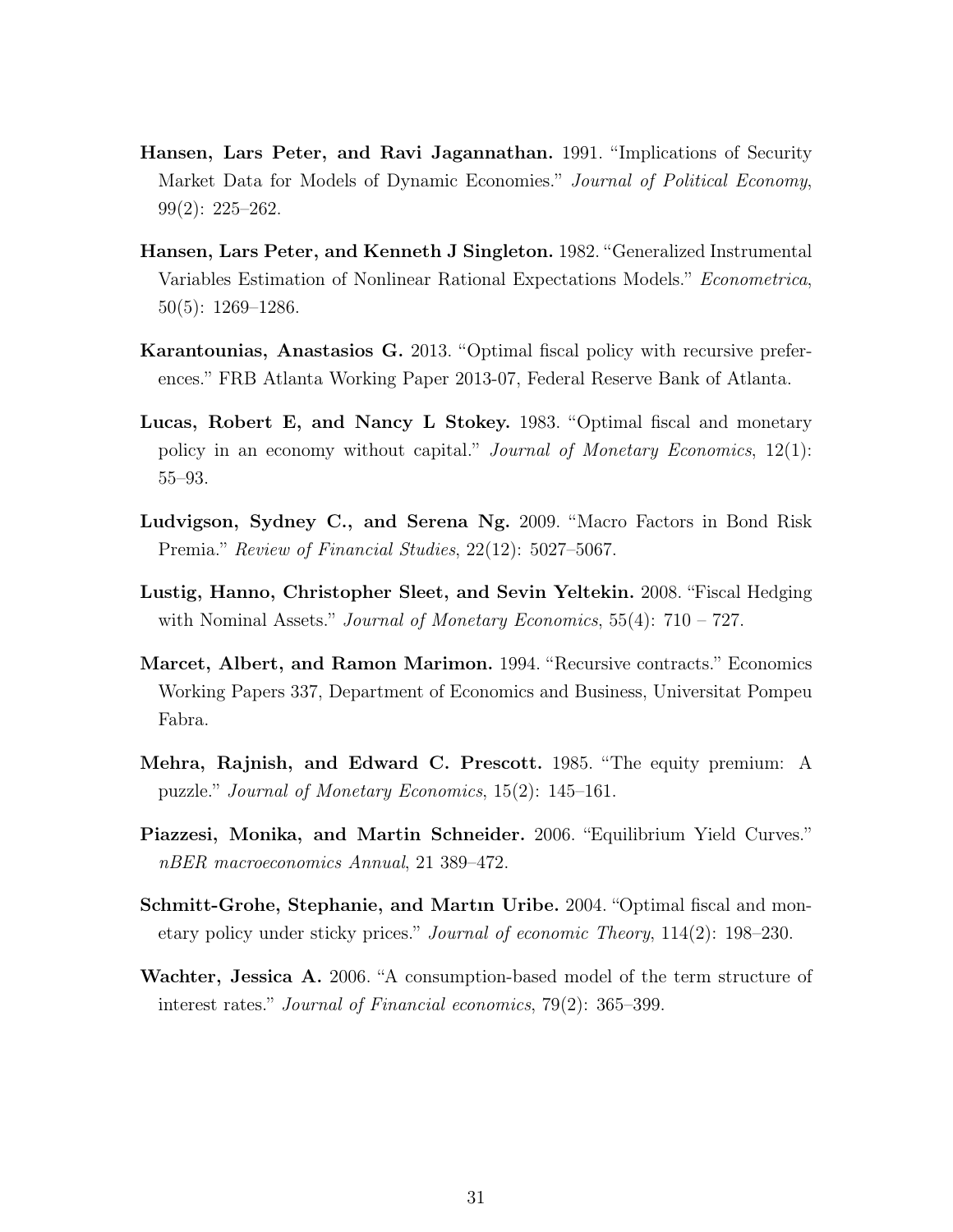# A First Order Conditions of The Ramsey Problem

In this appendix we document the first order conditions of the Ramsey problem. Define  $U(\hat{c}_t, n_t) = \eta_t \left[ \frac{\hat{c}_t^{1-\rho}}{1-\rho} - \frac{n_t^{1+\phi}}{1+\phi} \right]$  and its respective derivatives by  $\hat{U}_{c,t}$ ,  $\hat{U}_{n,t}$ ,  $\hat{U}_{cc,t}$ , and  $\hat{U}_{nn,t}$ . We begin by documenting the following derivatives of  $\hat{W}_t$  with respect to  $\hat{c}_t$ ,  $n_t$ ,  $\hat{\mathcal{B}}_t$ , and  $\tilde{\mathbf{q}}_t$ :

$$
\begin{split} \hat{W}_{c,t} &= (1-\beta)\eta_t \hat{W}_t^{-\rho} \hat{U}_{c,t} \\ \hat{W}_{n,t} &= -(1-\beta)\eta_t \hat{W}_t^{-\rho} \hat{U}_{n,t} \\ \hat{W}_{\mathcal{B},t} &= \beta \hat{W}_t^{-\rho} \hat{V}_t^{-\rho} \hat{V}_{\mathcal{B},t} \\ \hat{W}_{\mathbf{q},t} &= \beta \hat{W}_t^{-\rho} \hat{V}_t^{-\rho} \hat{V}_{\mathbf{q},t}. \end{split}
$$

After multiplying the implementability constraint of the Ramsey problem by  $e^{(1-\rho)g_{\theta,t}}m_t^{\frac{\rho-\gamma}{1-\gamma}}$ and defining  $\mathcal{R}_t^1 = m_t^{\frac{\rho-\gamma}{1-\gamma}} e^{-\rho g_{\theta,t}} \hat{U}_{c,t}$  and  $\mathcal{R}_t^k = m_t^{\frac{\rho-\gamma}{1-\gamma}} e^{-\rho g_{\theta,t}} (\hat{U}_{c,t} + (1-\delta^k)\tilde{q}_t^k)$  for  $k \ge 2$ the recursive version of the Ramsey problem becomes

$$
\hat{V}_{t-1}(\hat{\mathcal{B}}_{t-1}, \tilde{\mathbf{q}}_{t-1}, \eta_t) = \max_{\hat{W}_t, m_t, \hat{c}_t, n_t, \tilde{\mathbf{q}}_t, \hat{\mathcal{B}}_t, \mathbf{\hat{B}}_{t-1}} \mathbb{E}_{t-1} \left[ \left( e^{g_{\theta_t}} \hat{W}_t \right)^{1-\gamma} \right]^{\frac{1}{1-\gamma}}
$$

subject to

$$
\hat{\mathcal{B}}_{t}e^{(1-\rho)g_{\theta,t}}m_{t}^{\frac{\rho-\gamma}{1-\gamma}} = \frac{(\hat{\mathcal{B}}_{t-1} - \sum_{k\geq 2}\hat{\mathcal{B}}_{t-1}^{k})\mathcal{R}_{t}^{1}}{\beta \mathbb{E}_{t-1}[\mathcal{R}_{t}^{1}]} + \sum_{k\geq 2}\frac{\hat{\mathcal{B}}_{t-1}^{k}\mathcal{R}_{t}^{k}}{\beta \mathbb{E}_{t-1}[\mathcal{R}_{t}^{k}]} - (\hat{c}_{t}\hat{U}_{c,t} + n_{t}\hat{U}_{n,t})e^{(1-\rho)g_{\theta,t}}m_{t}^{\frac{\rho-\gamma}{1-\gamma}}
$$

$$
(20a)
$$

$$
\tilde{q}_{t-1}^k = \beta \mathbb{E}_{t-1} \left[ \mathcal{R}_t^k \right] \tag{20b}
$$

$$
m_t = \frac{\left(e^{g_{\theta,t}}\hat{W}_t\right)^{1-\gamma}}{\mathbb{E}_{t-1}\left[\left(e^{g_{\theta,t}}\hat{W}_t\right)^{1-\gamma}\right]}
$$
(20c)

$$
n_{t} = \hat{c}_{t} + \hat{g}_{t}
$$
\n
$$
\hat{W}_{t} = \left( (1 - \beta)\eta_{t} \left[ \hat{c}_{t}^{1-\rho} - (1 - \rho) \frac{n_{t}^{1+\phi}}{1+\phi} \right] + \beta \hat{V}_{t}(\hat{\mathcal{B}}_{t}, \tilde{\mathbf{q}}_{t}, \eta_{t+1})^{1-\rho} \right)^{\frac{1}{1-\rho}}
$$
\n(20d)\n  
\n(20e)

 $\log(\eta_{t+1}) = \rho_n \log(\eta_t) + \epsilon_{n,t}$  (20f)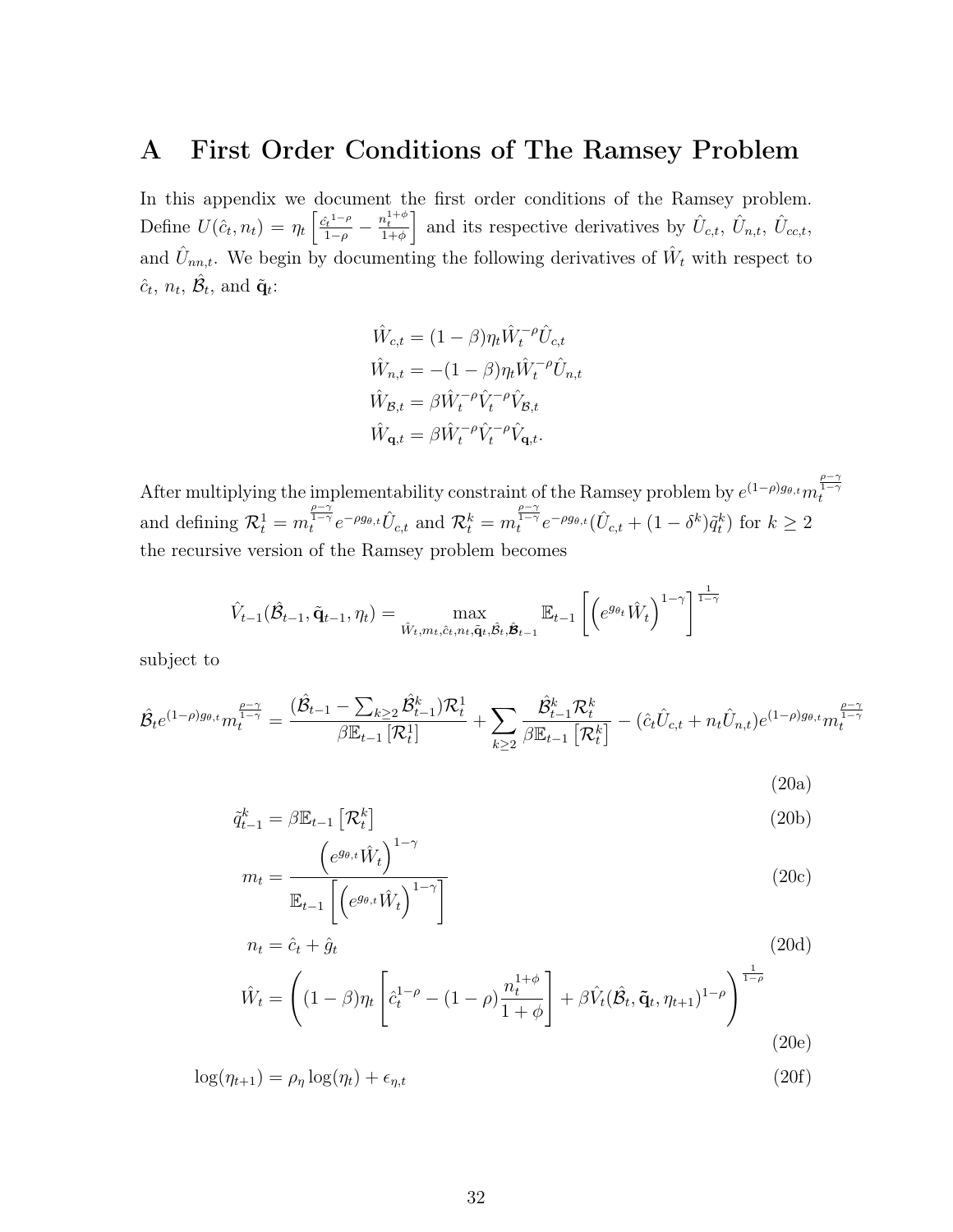Letting  $\mu_t$ ,  $\lambda_{t-1}$ ,  $\nu_t$ , and  $\xi_t$  be the multipliers of constraints (20a)-(20d) respectively, the envolope conditions for the planner's problem imply

$$
\hat{V}_{\mathcal{B},t-1} = \frac{\mathbb{E}_{t-1} \left[ \mathcal{R}_t^1 \mu_t \right]}{\beta \mathbb{E}_{t-1} \left[ \mathcal{R}_t^1 \right]}
$$
\n(21)

$$
\hat{V}_{\tilde{\mathbf{q}},t-1} = -\boldsymbol{\lambda}_{t-1}.\tag{22}
$$

The first order conditions with respect to  $\hat{\mathcal{B}}_t$ ,  $\hat{c}_t$ ,  $n_t$ ,  $\tilde{\mathbf{q}}_t$ , and  $m_t$  are then given by

$$
e^{(1-\gamma)g_{\theta,t}}\hat{V}_{t-1}^{\gamma}\hat{W}_{t}^{-\gamma}\hat{W}_{\mathcal{B},t} - m_{t}^{\frac{\rho-\gamma}{1-\gamma}}e^{(1-\rho)g_{\theta,t}}\mu_{t} + \frac{(1-\gamma)e^{(1-\gamma)g_{\theta,t}}\hat{W}_{t}^{-\gamma}\hat{W}_{\mathcal{B},t}}{\mathbb{E}_{t-1}\left[\left(e^{g_{\theta,t}}\hat{W}_{t}\right)^{1-\gamma}\right]}(\nu_{t} - \mathbb{E}_{t-1}[m_{t}\nu_{t}]) = 0
$$
\n(23)

$$
e^{(1-\gamma)g_{\theta,t}}\hat{V}_{t-1}^{\gamma}\hat{W}_{t}^{-\gamma}\hat{W}_{c,t} + \frac{(1-\gamma)e^{(1-\gamma)g_{\theta,t}}\hat{W}_{t}^{-\gamma}\hat{W}_{c,t}}{\mathbb{E}_{t-1}\left[\left(e^{g_{\theta,t}}\hat{W}_{t}\right)^{1-\gamma}\right]} + \left(\frac{(\hat{\mathcal{B}}_{t-1} - \sum_{k\geq 2}\hat{\mathcal{B}}_{t-1}^{k})\mathcal{R}_{c,t}^{1}}{\beta\mathbb{E}_{t-1}\left[\mathcal{R}_{t}^{1}\right]} + \sum_{k\geq 2}\frac{\hat{\mathcal{B}}_{t-1}^{k}\mathcal{R}_{c,t}^{k}}{\beta\mathbb{E}_{t-1}\left[\mathcal{R}_{t}^{k}\right]}\right)\left(\mu_{t} - \beta\hat{V}_{\mathcal{B},t-1}\right) - (\hat{c}_{t}\hat{U}_{c,t} + \hat{U}_{c,t})e^{(1-\rho)g_{\theta,t}}m_{t}^{\frac{\rho-\gamma}{1-\gamma}}\mu_{t} + \beta\sum_{k\geq 2}\lambda_{t-1}^{k}\mathcal{R}_{c,t}^{k} - \xi_{t} = 0
$$
\n(24)

$$
e^{(1-\gamma)g_{\theta,t}}\hat{V}_{t-1}^{\gamma}\hat{W}_t^{-\gamma}\hat{W}_{n,t} - (n_t\hat{U}_{nn,t} + \hat{U}_{n,t})e^{(1-\rho)g_{\theta,t}}m_t^{\frac{\rho-\gamma}{1-\gamma}}\mu_t + \xi_t = 0
$$
\n(25)

$$
e^{(1-\gamma)g_{\theta,t}}\hat{V}_{t-1}^{\gamma}\hat{W}_t^{-\gamma}\hat{W}_{q^k,t} + \frac{(1-\gamma)e^{(1-\gamma)g_{\theta,t}}\hat{W}_t^{-\gamma}\hat{W}_{q^k,t}}{\mathbb{E}_{t-1}\left[\left(e^{g_{\theta,t}}\hat{W}_t\right)^{1-\gamma}\right]} + \frac{\hat{\mathcal{B}}_{t-1}^k \mathbb{E}_{t-1}[\mathcal{R}_q^k]}{\beta \mathbb{E}_{t-1}[\mathcal{R}_t^k]}(\mu_t - \beta \hat{V}_{\mathcal{B},t-1}) + \beta \lambda_{t-1}^k \mathbb{E}_{q^k,t} = 0
$$
\n(26)

$$
-\left(\frac{(\hat{\mathcal{B}}_{t-1} - \sum_{k\geq 2} \hat{\mathcal{B}}_{t-1}^k) \mathcal{R}_{m,t}^1}{\beta \mathbb{E}_{t-1}[\mathcal{R}_t^1]} + \sum_{k\geq 2} \frac{\hat{\mathcal{B}}_{t-1}^k \mathcal{R}_{m,t}^k}{\beta \mathbb{E}_{t-1}[\mathcal{R}_t^k]}\right) \beta \hat{V}_{\mathcal{B},t-1} + \sum_{k\geq 2} \beta \mathcal{R}_{m,t}^k \lambda_{t-1}^k - \nu_t = 0
$$
\n(27)